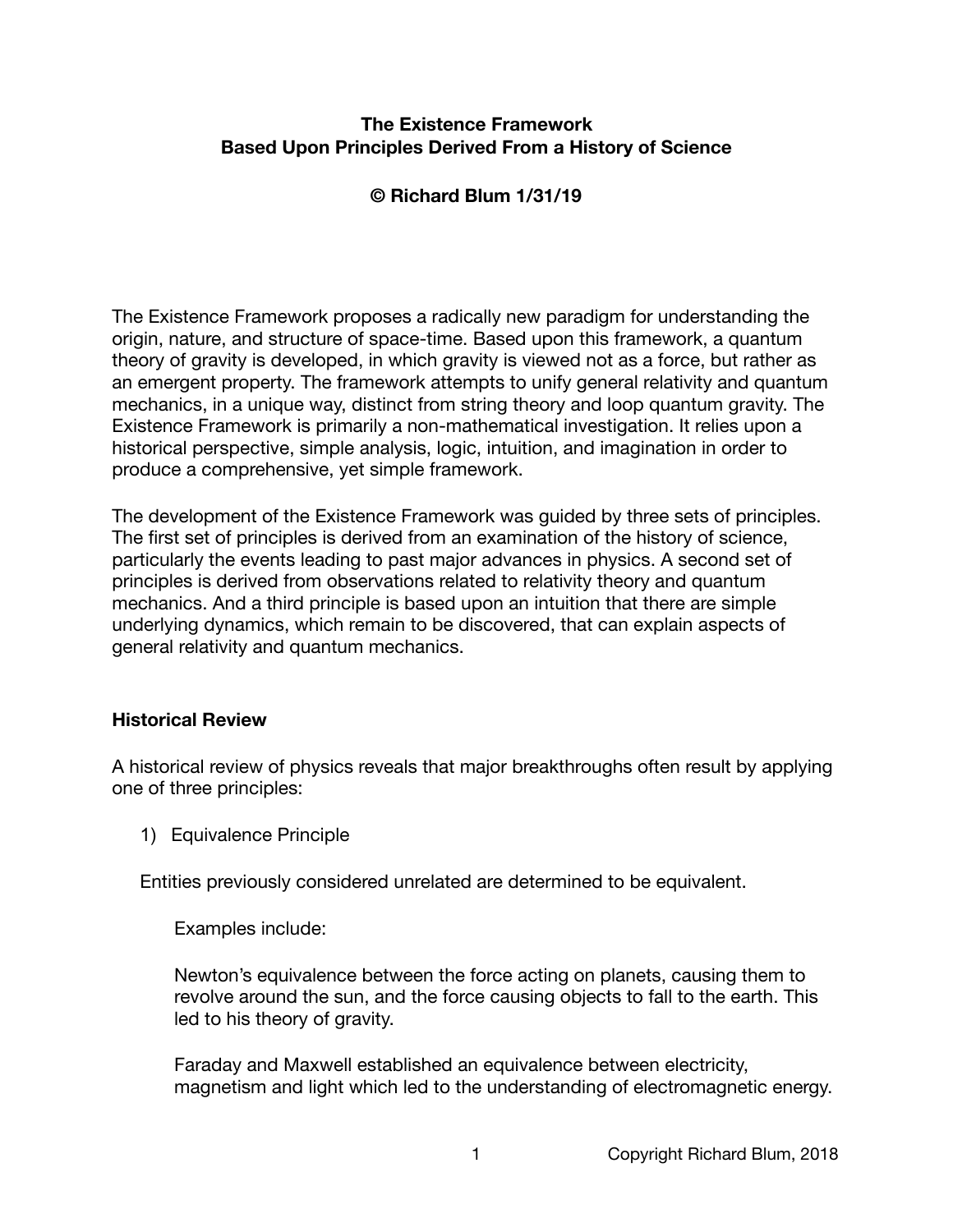Einstein suggested an equivalence between the force acting on accelerating bodies and the gravitational force. This led to his theory of general relativity.

Einstein also established equivalences between matter and energy, E=MC2, and between space and time, i.e., the space and time continuum.

2) Hierarchical Principle

Entities previously assumed to be elementary are actually comprised of something more elementary. For example:

Atoms were thought to be elementary until it was discovered that they are comprised of more elementary sub-atomic particles.

Protons were thought to be elementary until it was discovered that they are comprised of quarks.

String theory proposes that elementary particles are comprised of vibrating strings.

In fact, everything in the universe is comprised of something more elementary. Molecules are comprised of atoms, atoms are comprised of sub-atomic particles, protons are comprised of quarks. String theory speculates that elementary particles are comprised of strings. I propose:

The architecture of the universe is hierarchical. All objects exist within the universe's hierarchical arrangement; that is, everything is constructed from something more elementary, and this includes space and time!

#### 3) Quantum Principle

Quantities that were once considered continuous are actually discrete, occurring in quantum amounts.

Example:

Einstein's photoelectric effect revealed that energy manifests in quantized packets, and his discovery led to the formation quantum mechanics.

How might the principles of equivalence, the hierarchal architecture of the universe, and the quantification of nature be applied toward the next major breakthrough? What area of physics is most in need of a breakthrough? After almost a century of searching by theoretical physicists, a means of rectifying general relativity with quantum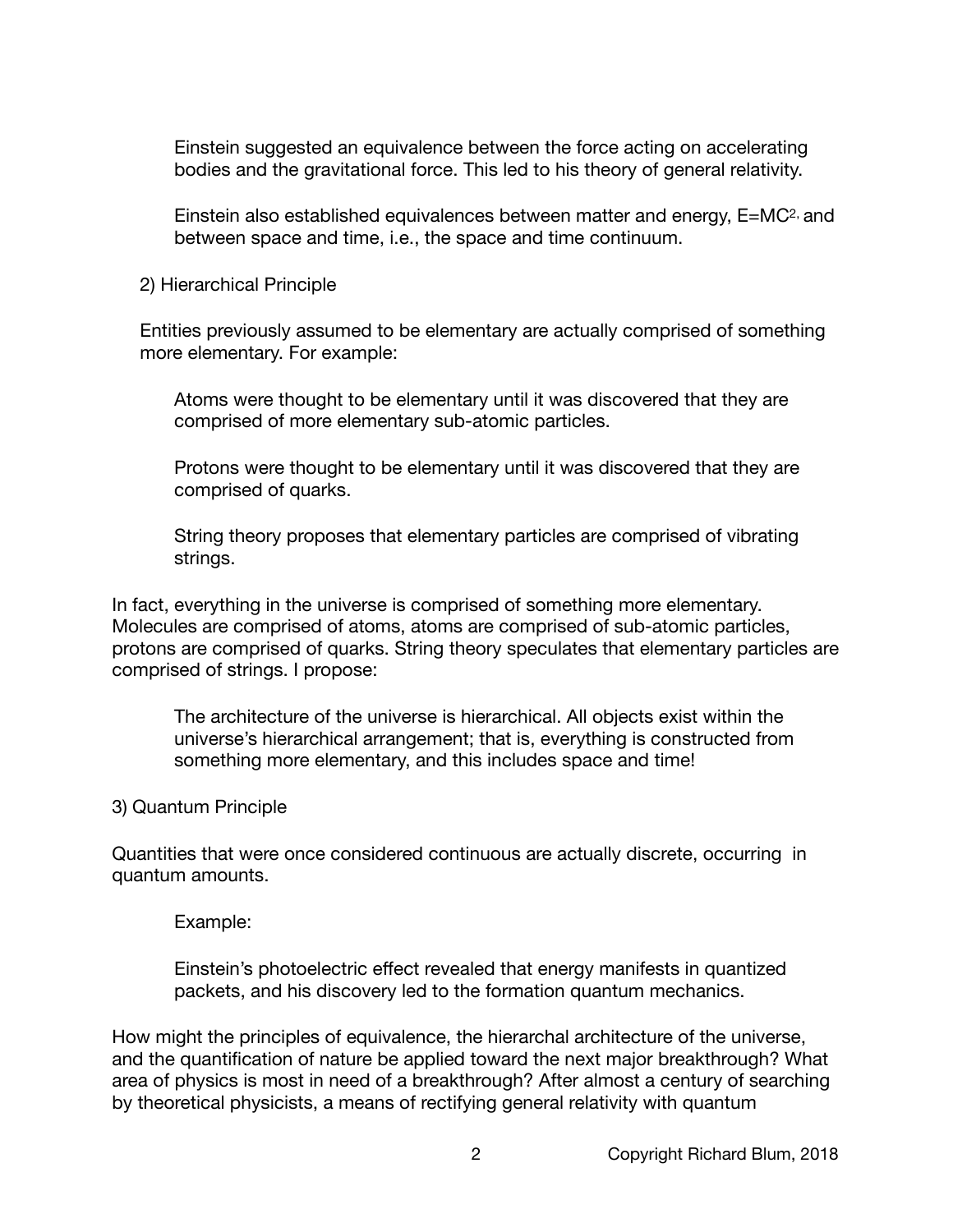mechanics remains unresolved; this quest has challenged physicists since Einstein began his search for a unified field theory. Although string theory and loop quantum gravity are very strong candidates, both remain incomplete.

The rectification of general relativity with quantum mechanics is essentially an attempt to unify gravity with the three other natural forces: the electromagnetic, the strong, and the weak forces. The three natural forces fall within the domain of energy and matter, while the gravitational force is essentially a property of space-time. Thus, it can be viewed that the grand unification sought is one between space-time and matter-energy. If the historical precedent of equivalence were to be followed, then the logical step would be to discover an equivalence between space-time and matter-energy. What form might that equivalence assume?

Perhaps an equivalence can be discovered by applying the second historical principle: the hierarchical principle—breakthroughs occur with the realization that something assumed to be elementary is actually comprised of something more elementary. Might point-particles such as photons and electrons actually be comprised of something more elementary? String theory suggests that these particles are actually comprised of strings. But strings of what? Einstein proposed that point particles might contain hidden variables; but what are the properties of those variables?

As we have seen, the universe is arranged in a hierarchical manner. Everything is comprised of something more elementary; everything, that is, but space and time. Why are space and time not presently included in the universe's hierarchical arrangement?

It seems logical to explore the possibility that space-time should not be excluded from the universe's hierarchical architecture. It also seems reasonable to assume that space-time and matter-energy are equivalent. Might this equivalence result from one being comprised of the other? Might space-time be the substance of matter-energy, or might space-time be derived from matter-energy?

If space-time and matter-energy are equivalent, and if one is comprised of the other, then it seems apparent that space-time is more elementary, and that matter-energy is comprised of it. I propose this, due to the fact that space-time is more subtle than matter-energy; it is more elusive, it cannot be detected, whereas matter-energy can be observed and measured. Therefore, I suggest that space-time would lie at the fundamental level of the universe's hierarchical arrangement, and it would serve as the building block of point-particles. Thus, space-time would be the substance of matterenergy.

Applying the hierarchical principle—the notion that breakthroughs occur by discovering that entities assumed to be elementary are actually comprised of something more elementary—suggests that space-time itself might actually be comprised of something more elementary. If everything else in the universe is quantified, occurring in discrete packages, is it not likely that space-time is also discrete? If so, then two questions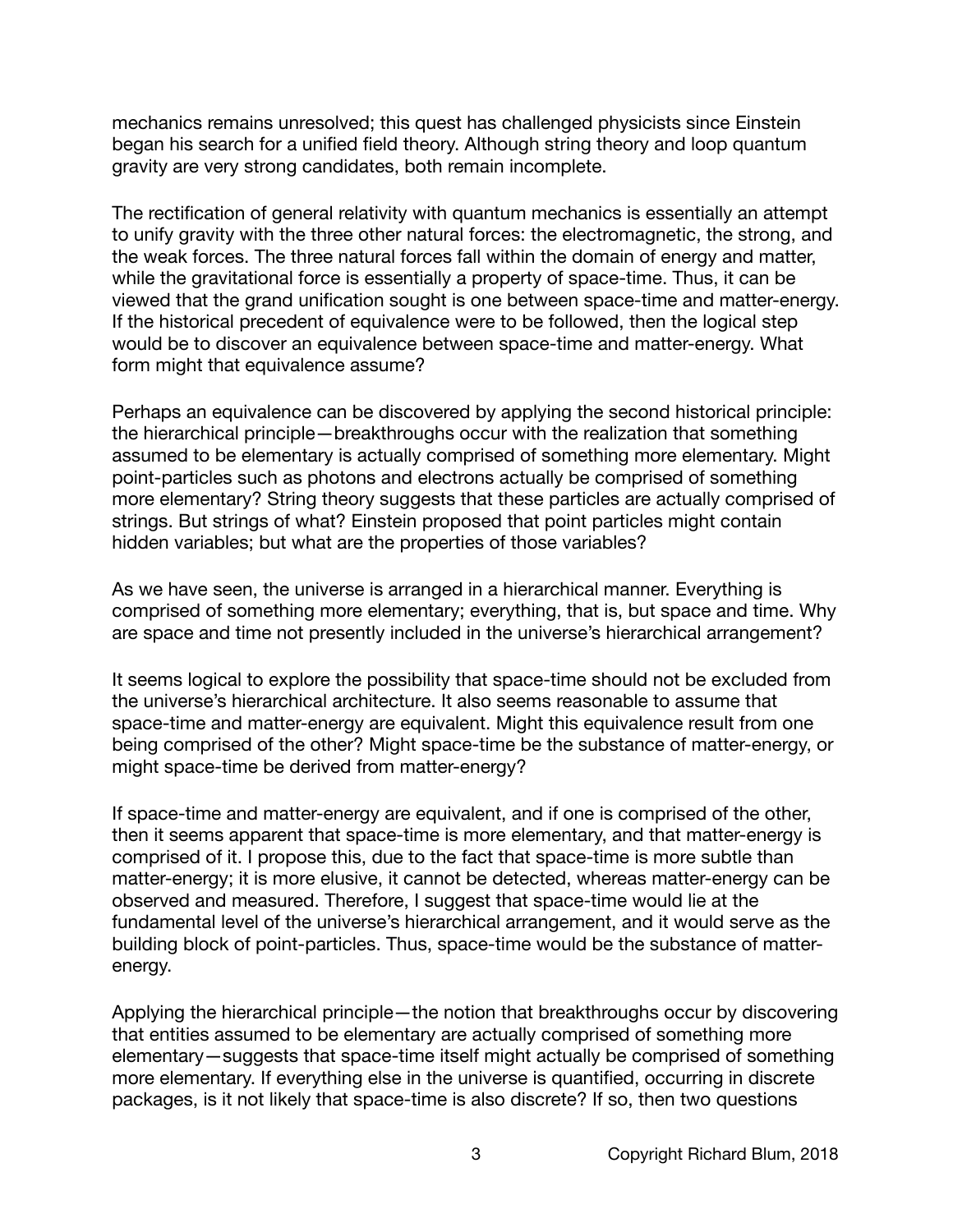arise: What is the discrete nature of space-time? What is the substance that forms space-time?

In order to determine what the substance of space-time might be, it is reasonable to consider the nature of space-time as revealed by relativity theory and the nature of matter-energy as revealed by quantum mechanics.

# **Second Set of Principles : Simple Underlying Dynamics**

The second set of principles upon which the Existence Framework is established is derived from the premise that there are simple underlying physical phenomena which can explain the behavior of space-time, matter, and energy as dictated by relativity theory and quantum mechanics. Currently, neither relativity nor quantum mechanics can explain why certain phenomena occur. The Existence Framework investigates the following phenomena:

- Why do time and length (space) remain constant in an observer's frame of reference but differ in a frame of reference moving relative to an observer?
- Why does a frame of reference travel with an observer?
- Why does time slow down in gravitational fields?
- Why is the speed of light always constant?
- Why does the force of gravity travel at the speed of light?
- Why does mass warp space-time?

The Existence Framework development is also based upon the assumption that the major constants found in many equations of physics actually represent underlying dynamics. In other words these constants are not just mathematical constructs, but they actually emerge from underlying physical phenomena. In order to help determine the nature and structure of space-time, these major constants are explored:

- Gravitational Constant
- Planck Constant, Planck Length, Planck Time, Planck Mass
- C The speed of light
- Fine Constant
- Electric Force

The remainder of this paper focuses on the formulation of the Existence Framework. It begins with the application of the equivalence and hierarchical principles in order to formulate a hypothesis regarding the substance and structure of space-time. Then, in order to determine the nature of space-time, it continues with an exploration of relativity theory and the observed phenomena predicted by it. Finally, it melds this understanding of space-time with the proposed space-time structure in order to explain how relativistic phenomena, including gravity, arise.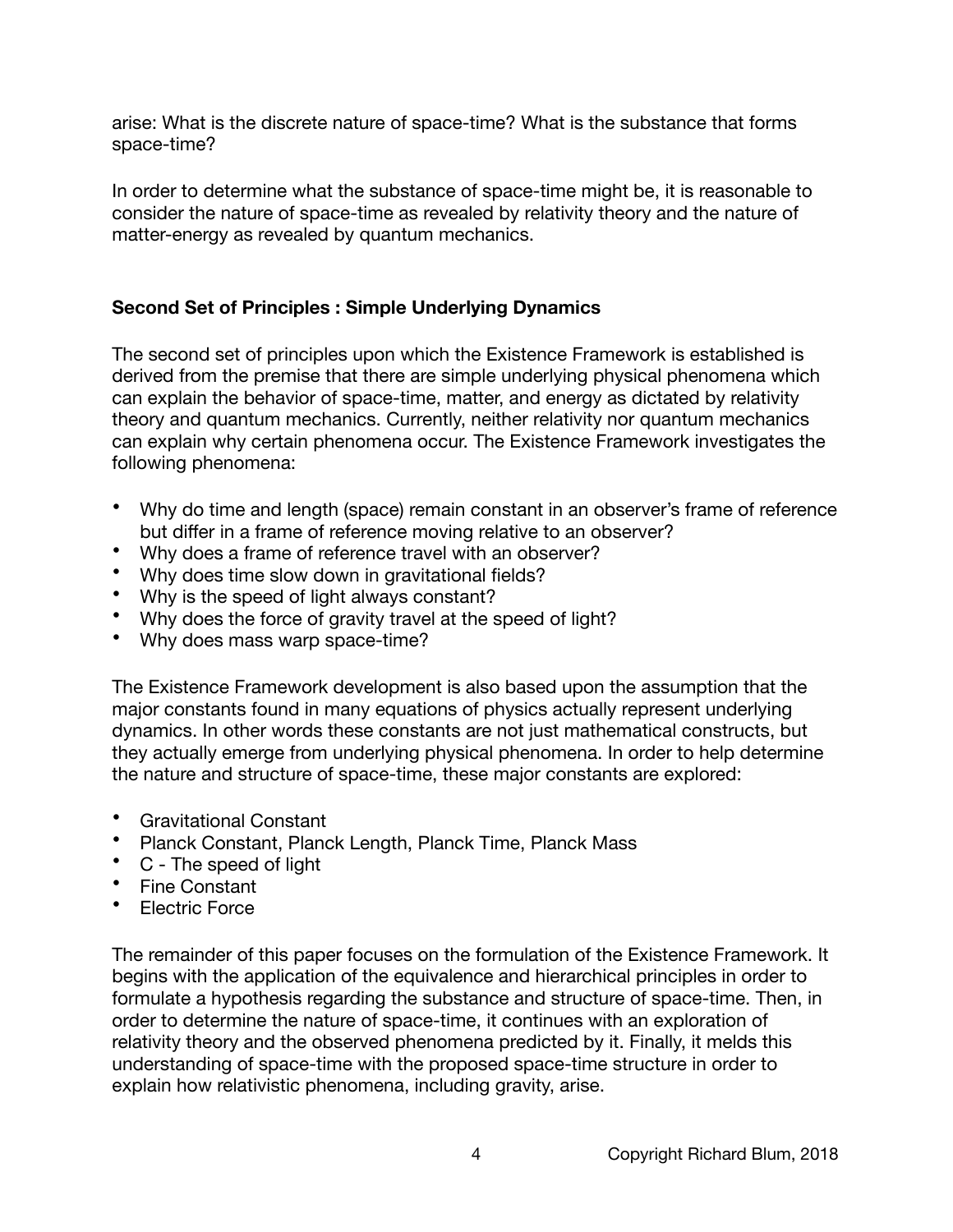## **Existence: The Substance of Space-Time**

If space-time is comprised of a substance, what might that substance be? A simple conclusion is that whatever that substance is, it must be more elementary than space and time, and therefore cannot possess any attributes belonging to space or time. In other words, this substance cannot consist of any length, nor can it endure for any duration of time. Furthermore, this substance cannot have mass or force associated with it. What type of substance could consume no space, endure for no time, and have no mass or force?

It is also logical to assume that this substance must be a fundamental component of the universe in the same manner that space, time, energy, and matter are fundamental. It is also likely to be extremely subtle, so subtle that it has not yet been detected. In fact it may be impossible to detect.

What attribute might the most fundamental aspect of the universe possess? I propose that it is—**existence**. Why existence? Because nothing can exist without existence. The mere fact that the universe exists, in contrast to the alternative, that nothing exists, indicates that existence is likely to be this most fundamental aspect. The Existence Framework proposes that existence is the property to first emerge during the Big Bang; it manifests as an individual quantum of existence, or an "existence particle."

An existence particle has two states: it is either existing or non-existing. It is similar to a single bit of information, which is either on (existing) or off (non-existing), and therefore, it could also be considered a quantum of information, or an information particle.

It could also be considered a quantum of consciousness. There is a quandary in the science of consciousness known as the hard problem, which basically states that even if neuroscience succeeds in understanding how the human brain generates experiences of seeing, hearing, thinking and feeling, this understanding will not be adequate in explaining how the subjective experience of consciousness emerges. In other words, it asks how can subjective experience arise out of the functioning of matter and energy? There is a trend among those who study consciousness to believe that a yet undetected component of the universe must exist in order to account for consciousness. Some assert that consciousness is innate and has been part of the universe since its conception. I propose that existence is the missing property, the undetected attribute which can explain human consciousness. In that sense, an existence particle could be considered a quantum of consciousness.

In a forthcoming book I examine the close relationship between consciousness and existence. I consider existence to be an essential ingredient of consciousness; I define consciousness as that which gives us awareness of our own existence. A major point in the book is that while existence cannot be observed externally, it can however be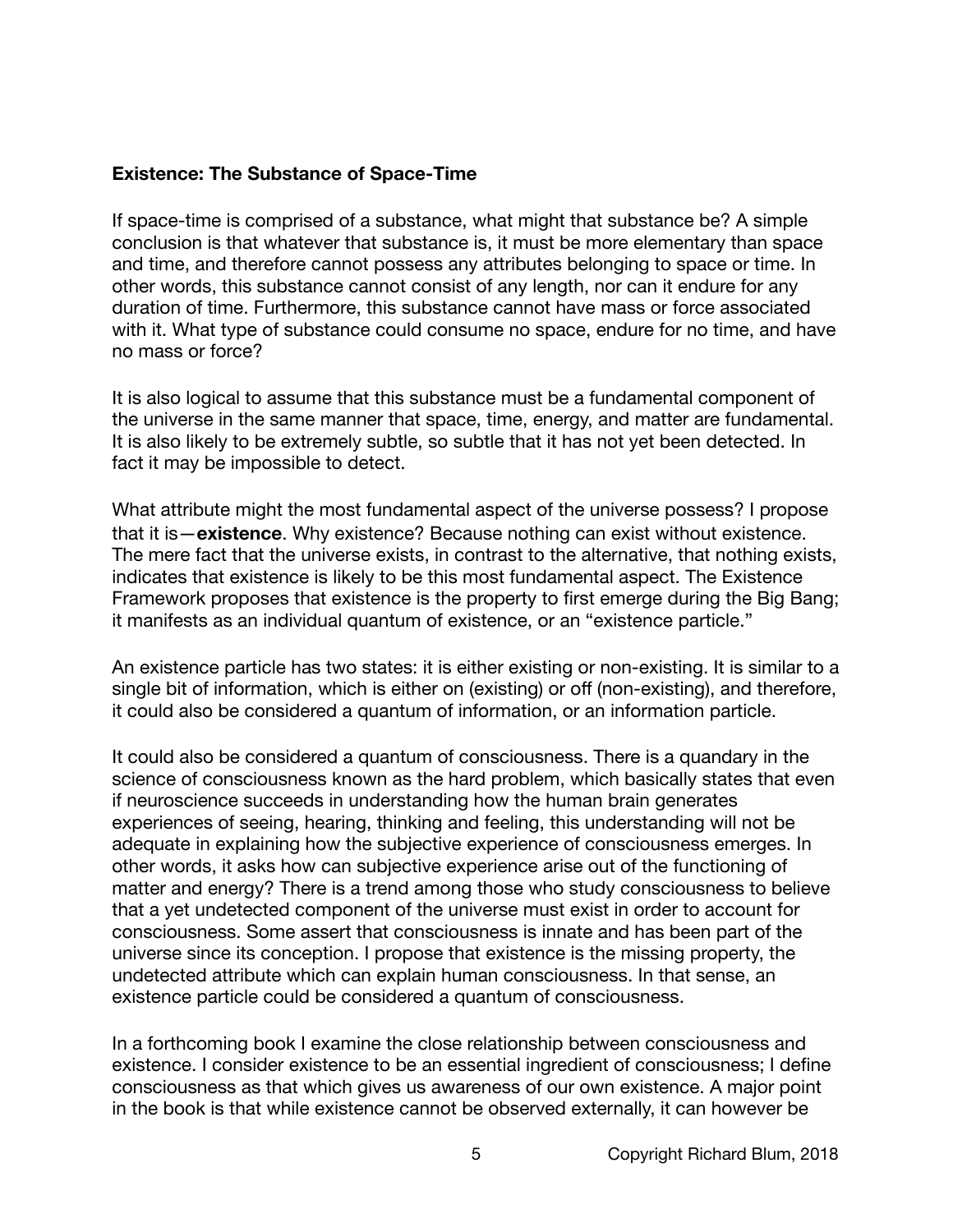experienced subjectively through human consciousness. In fact, I state that the human brain is the only "instrument" capable of detecting existence, and it is through perception of existence that consciousness arises.

Whether an existence particle is considered a quantum of existence, a quantum of information, or a quantum of consciousness, the question arises: How do these subtle particles form the substance of time and space?

# **Formation of Time**

Existence particles are virtual particles. Because existence particles are more primary than time and space, an individual particle cannot remain in existence for any duration of time, nor can it consume any length of space. Existence particles emerge and then vanish; they enter into existence and then permanently vanish from existence before any time elapses. As they do not exist within the universe's time and space, they are virtual particles. A particle possesses two states, an existing state and a non-existing state. Even in the state of existence, an existence particle does not reside in the space of the universe, rather each particle resides momentarily in a separate, unique dimension. There are an infinite number of possible dimensions.

It is proposed that existence particles are the substance of time and space, and that time and space are the substance of matter and energy. In essence, everything is comprised of existence particles. Through an evolutionary process, existence particles combine to first form time, then time forms space, then space-time forms energy, which in turn is the basis of matter. The preliminary stages of this evolutionary process are:

Existence Particles Moments of time—Isolated moments of time, without the flow of time. Strings of time—Flow of existence from the past, though the present, into the future. Space matrixes—Formation of space comprised of strings of time.

#### **Moments of Time**

Moments of time form when two existence particles bond together. One particle resides in a state of existence, while another particle resides in the state of nonexistence. A moment endures for a discrete amount of time equal to one Planck moment, the smallest possible duration of time. After one moment the particles flip states: the existing particle vanishes into non-existence, while the non-existing particle enters into existence. This moment also endures for one Planck moment. Then, immediately another flip occurs back to the original state. This is immediately followed by a flip back to the second state. The flipping continues indefinitely, each flip ticking one moment of time, one Planck moment.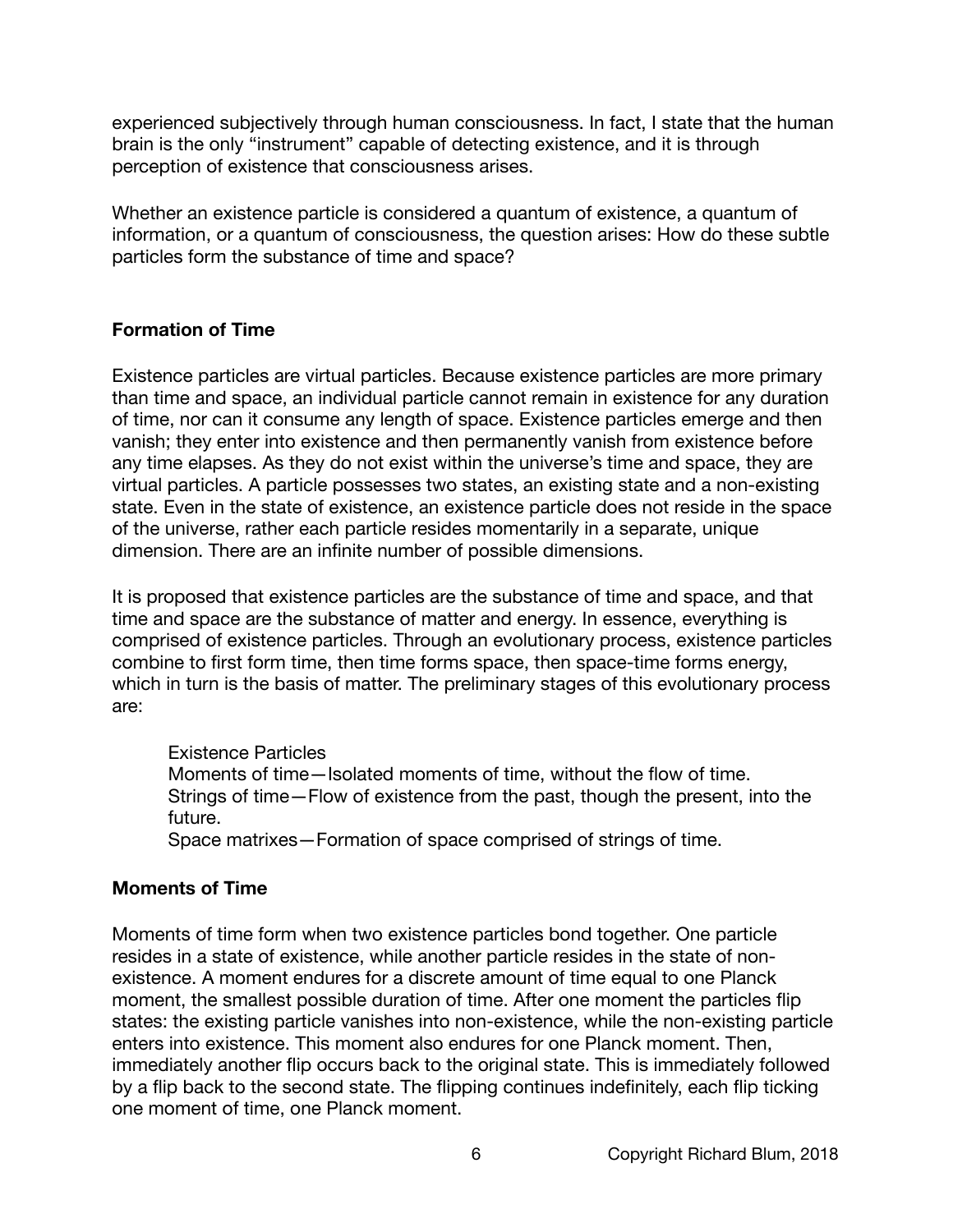There is a fundamental law of the Existence Framework—**Transference of Existence**: In order for a vanished particle to return into existence, existence must transfer from a momentarily existing particle to a momentarily non-existing particle. This transfer must occur immediately, within one Planck moment after a particle vanishes; if a transfer does not occur within one Planck moment, then the vanished particle remains in a permanent state of non-existence. As will be discussed later, this law—Existence from Non-Existence—serves as the fundamental mechanism for gravity and the electromagnetic force.

#### **Strings of Time**

Moments of time operate in isolation from one another, hence no passage of time occurs external to the bonded pair. Passage of time begins when individual moments connect together to form strings of time. A time-string is a one-dimensional chain of existence particles linked together. The distance between particles is one Planck length. In a time-string, existence transfers from one particle to the next particle along the chain. Existence flows in one direction from one existence particle to the next existence particle, from the past through the present, and into the future.

As was stated, existence particles exist and then vanish, and after vanishing a particle will remain permanently vanished unless existence is transferred to it from a currently existing particle. This transfer must occur within one Planck moment after a particle vanishes. Existence particles within a time-string also cycle between existence and non-existence: a particle in a string receives existence from its predecessor, and then passes on its existence to the next existence particle in the string.

A particle in a string will maintain its existence (be restored from non-existence) if its most immediate (past) predecessor is in a state of existence. When its predecessor changes states and transfers from existence into non-existence (vanishes), its predecessor's existence is transferred to it. In this manner, existence passes from one particle to the next.

In bonded-moments, existence transfers back and forth between only two particles, but in time-strings existence flows through many particles. In moments, only two particles' existence is maintained, whereas in time-strings the existence of many particles is preserved. Thus, time-strings are a very efficient way of maintaining the existence of many particles.

Every particle in a time-string has an immediate, past (predecessor) particle from which it receives existence—except for the first particle in a string. Having no predecessor implies that the first particle of a string cannot receive existence, and hence it will vanish after one moment and the string will lessen in length by one Planck length.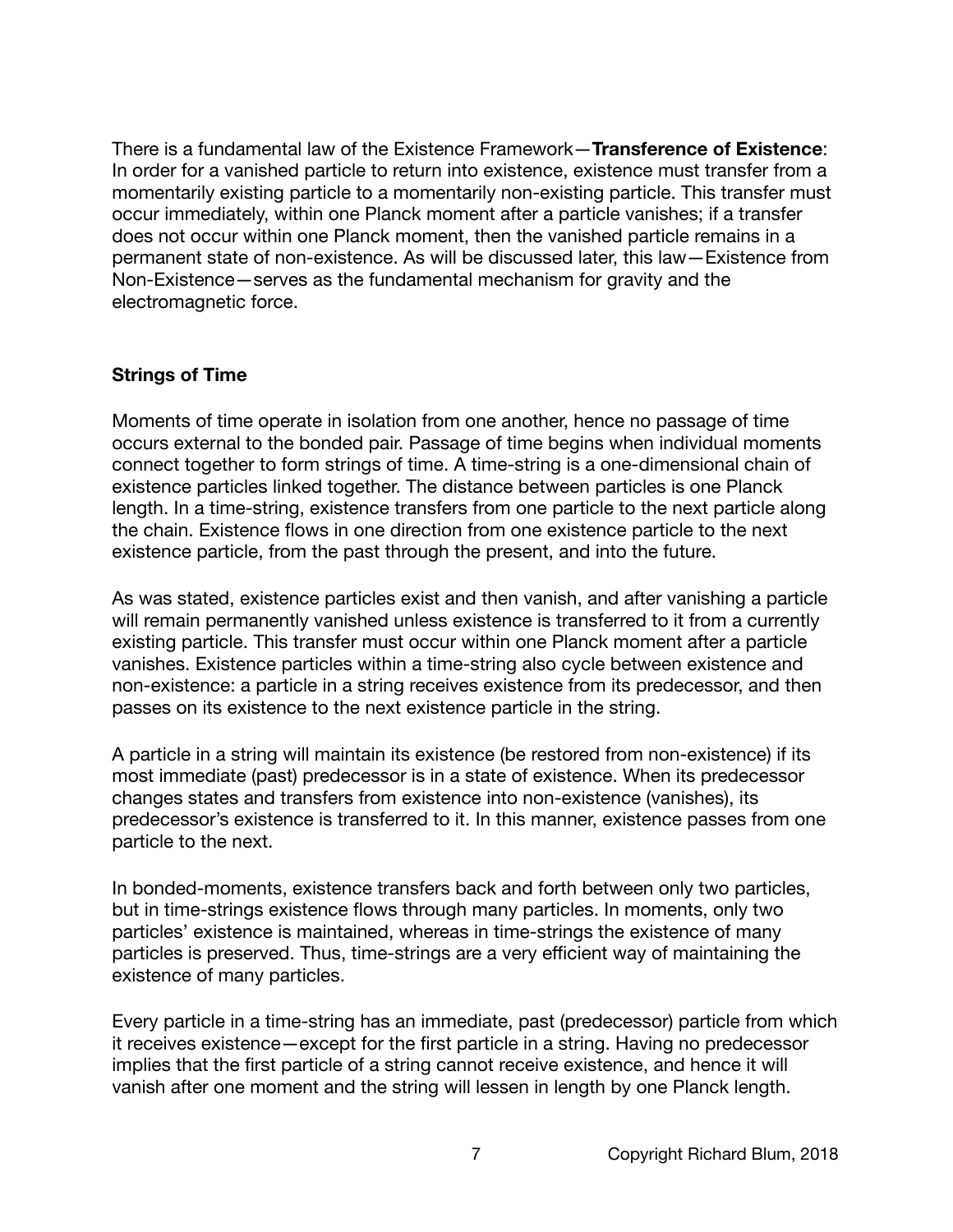After this first particle vanishes, the second particle in the string becomes the new first particle. It too will vanish after one Planck moment. A string will continue to shrink at the rate of one Planck length per Planck moment.

The only way for a first particle of a string to not permanently vanish is for a new existence particle to emerge into the universe, and for that new particle to bond with the first particle. If a new particle spontaneously enters into the universe and attaches to the beginning of a string, then the previous first particle can bond with this new particle, and it will receive existence from it. In this case the length of the string will increase by one Planck length, and the previous first particle in the string will be preserved. The newly emerging particle will become the new first particle.

During each moment, either a new particle attaches to the beginning of a string, or a new particle does not attach to the string. If a new particle emerges and attaches to the beginning of a string, it enlarges the string by one Planck length. If no new particle emerges, the first particle permanently vanishes, decreasing the string's length by one Planck length. Thus, a string either increases by one particle length or decreases by one particle length each moment. Strings are constantly vibrating, either shortening or lengthening each moment.

Later in this paper, there is a discussion on how the lengthening and shortening of time-strings serve as the basis of the electromagnetic force, and how the vanishing of particles within strings is responsible for gravity.

#### **Formation of Space**

Each time-string exits in a separate dimension, isolated from other time-strings. The passage of time in one string remains separate from the passage of time occurring in other time-strings.

The next stage in the universe's evolution occurs when time-strings connect with one another to form networks of space-time. Time-strings connect with one another at junctions, referred to as space-points. At a space-point, existence flows from one timestring into other time-strings which are also connected to the space-point.

When a single new existence particle emerges into the universe and attaches to the beginning of a space-time-string, existence can flow though that string and throughout all the strings connected in the network. With a single particle's emergence into existence, a vast number of particles in a network can be preserved. Thus, the formation of time-string networks offer an evolutionary advantage over unconnected time-strings and individual moments, as it potentially secures the existence of many more particles.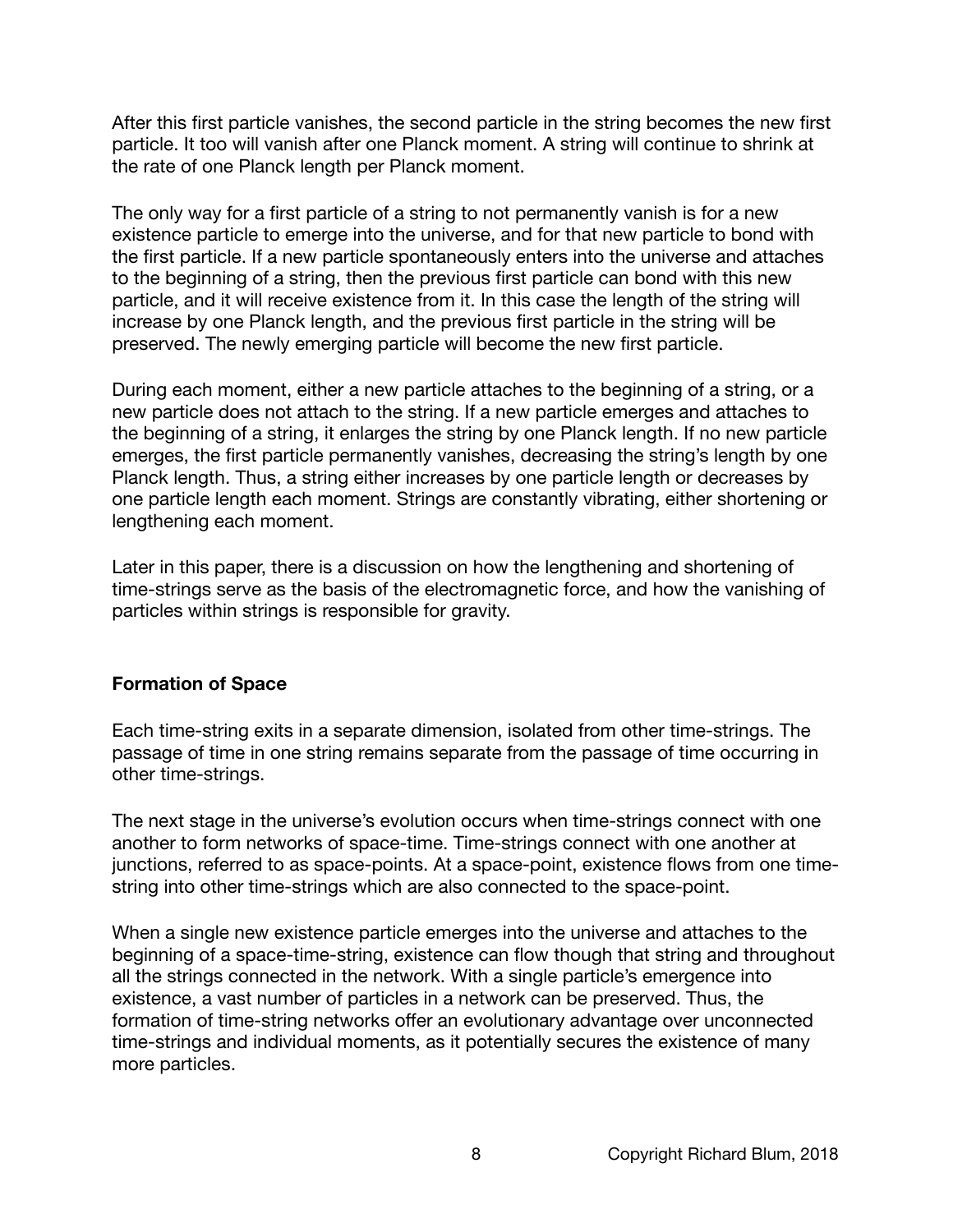The networking of time-strings forms a space-matrix. Space-matrices themselves network into more complex networks. Whereas a time-string is one-dimensional, space-matrices are three-dimensional.

Time is discrete, manifesting as individual moments. The shortest time duration is one Planck moment, the duration of an existence particle. Space is also discrete; the smallest distance is one Planck length, the distance between particles in a string. Later in this paper there is a description of the composition of photons, including an explanation as to how photons move along space-time strings by connecting to one existence particle and then on to the next particle each moment. A photon moves one Planck length (distance between particles) in one Planck moment (duration of a particle). This explains why the speed of light is always constant, and why nothing can travel faster than the speed of light.

Each space-matrix comprises a volume of space. The entire universe is comprised of a vast collection of volumes. Space is not fixed; it is flexible, and matrices can connect and disconnect with other matrices, and strings forming matrices can lengthen and shorten. In order to further explore how space-matrices might function, we turn to relativity theory to understand the nature of space and time.

## **What Relativity Reveals about Space-Time**

Relativity reveals non-intuitive aspects of space-time—non-intuitive because they differ so drastically from our human experience. For example, as humans we observe that the passing of time as measured by clocks and the length of space as measured by rulers is constant, but in actuality the passing of time and the length of space varies depending upon the observer's relative speed or position in a gravitational field. Many experiments and observations have confirmed that these are actual phenomena, demonstrating that Einstein's equations are correct. But still missing are explanations regarding the underlying space-time mechanisms that actually cause these effects to occur. With the prospect of an additional, yet undetected stratum of the universe which is more elementary than space-time, it becomes possible to conceive of mechanisms functioning within space-time which can account for relativistic effects. In order to uncover what those mechanisms might be and to help to reveal the fabric of spacetime, the following four phenomena related to relativity theory are explored:

- Frames of Reference
- Warping of space-time by bodies of mass
- Gravity
- Time Dilation

Each of these phenomena are explored from the fresh perspective offered by the proposition that existence particles form the substance of space and time. The goal is to conjure simple, intuitive mechanisms which create the effects dictated by relativity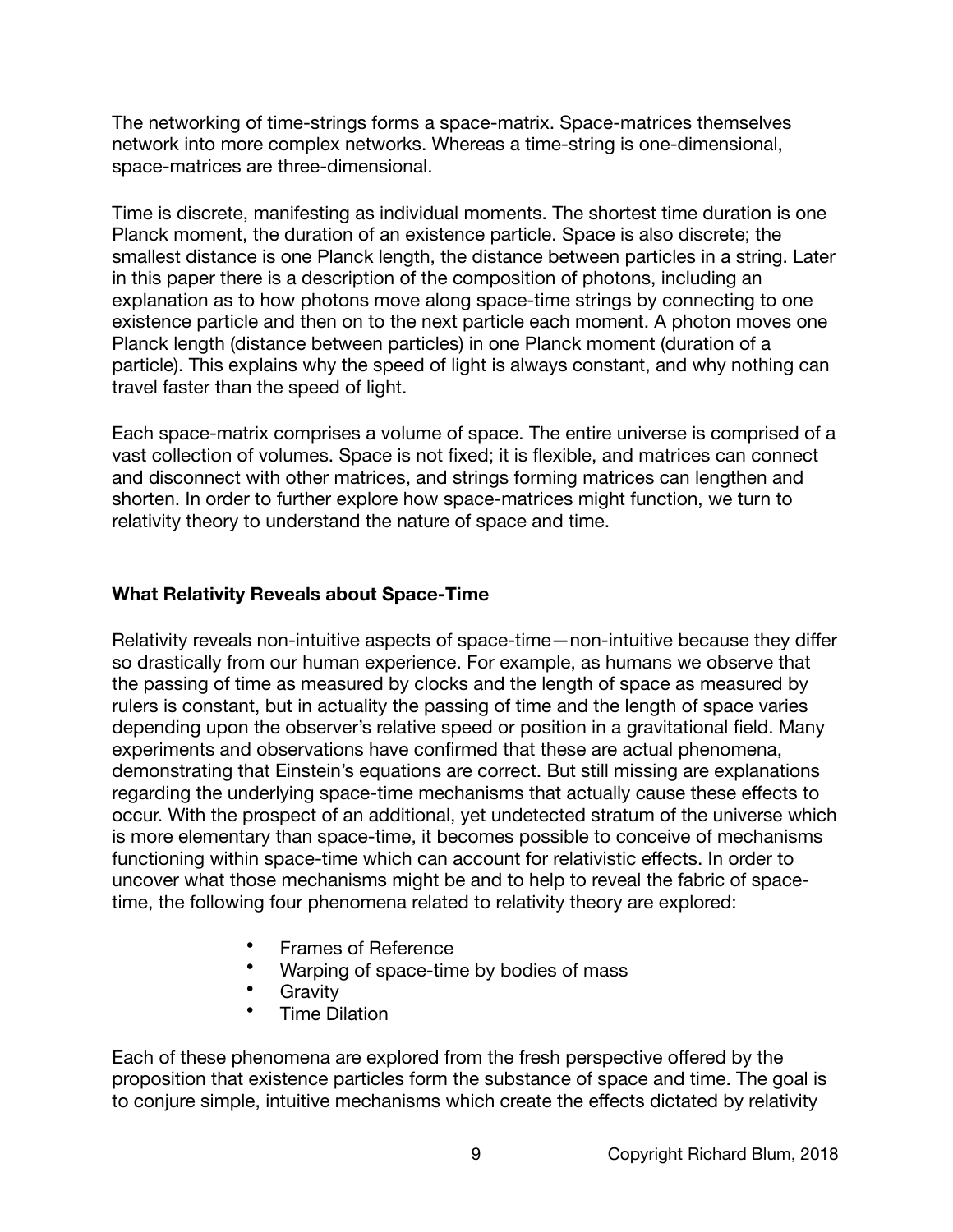theory. Each phenomenon is explored independently, and a simple mechanism for each phenomenon is proposed, keeping in mind that each mechanism must also fit harmoniously with the other propositions in order to create an all-encompassing understanding.

We start with frames of reference. According to special relativity, each observer resides in a unique frame of reference, in which time and space remain constant. However, an observer will note that time and length will vary in frames of references which are moving relative to an observer. These effects are most noticeable when objects are traveling at speeds approaching that of the speed of light.

What is a frame of reference? Does it have actual physical characteristics? The simplest explanation for a frame of reference is that it consists of the space-time surrounding an observer. If this is correct, then as a frame of reference moves with an object, an object's surrounding space-time must move with it. If this is true, then an object's surrounding space-time will move with the object through other space-time. Can space-time move through space-time?

No doubt the notion of space-time moving through space-time contradicts prevailing understanding, which is that space-time is a single continuum. General relativity reveals that space-time can warp, but can it also move through itself? Prior to Einstein's formulation of relativity, there was a notion that space-time was comprised of a substance, referred to as "the aether"; however, the Michelson-Morley experiment disproved the existence of aether. But that experiment did not consider that a frame of reference's space-time might flow through other space-time. As the experiment only focused on how the speed of light was affected by an object moving through the supposed aether, it did not consider the notion that an object's surrounding space-time itself might move with it.

If space-time can flow through itself, it implies that it is comprised of some substance. As we have seen, the Existence Framework proposes that the substance of space is time-strings comprised of existence particles. But there still remains a question: Why would an object's surrounding space-time move with it?

A simple, logical answer is that an object's surrounding space-time is somehow attached to an object. In that case, the attachment would "pull" an object's surrounding space-time along with the object as it moves. The questions that arise are: Why would an object be attached to its surrounding space-time? How would it pull space-time?

Answers lie with the hierarchal principle (everything is made of something more elementary). The Existence Framework proposes that matter and energy are actually comprised of fluctuations of compressed space-time. If that is true, then it is possible that an attachment between an object and its surrounding space-time is somehow related to an object's composition. In other words, the space-time comprising an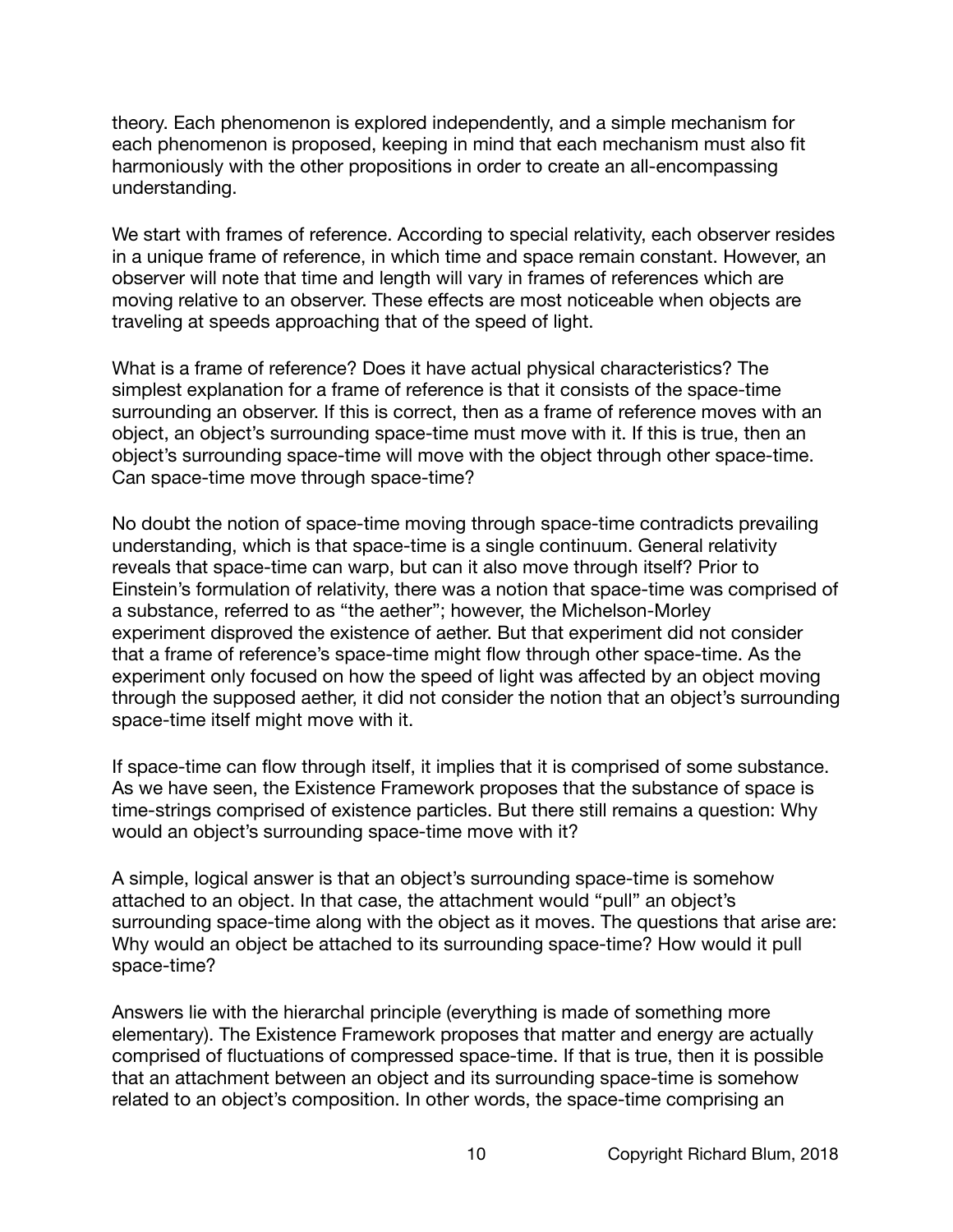object might be attached to the space-time surrounding it. What might the nature of that attachment be?

It is not far-fetched to assume that matter and surrounding space-time affect one another. In fact, that is the basis of general relativity—matter warps space-time and this warping is what is observed as gravity. But there is one thing that general relativity does not explain and that is: Why is it that matter warp space-time?

Because the Existence Framework assumes that space-time has substance, one can examine the effects of gravity from a fresh perspective. In fact, a fresh viewpoint can offer a mechanism that produces gravity that is simpler than Einstein's explanation of space-time warping, but is still in accord with the well-established observations derived from relativity.

Given the proposition that space-time can flow through space-time, a simple, intuitive explanation for gravity arises: **Gravity is caused by the flow of space-time toward objects of mass**. Objects caught in the flow of space-time will move with the flow toward the destination of that flow. Gravity is not a force on an object per se; it does not force an object to move, but rather it is the space-time in which an object resides that moves.

Consider two objects: a smaller object A and a much larger object B. Object A is moving in a straight line through space in a region near object B. Surrounding spacetime is flowing toward object B, causing object A's straight line to be altered. In a sense, object A will be swept up in object B's space-time flow and will move with the space-time toward B. Depending upon its speed and its mass, the flow may cause a small amount of change in its motion, or it might cause the object to "fall" rapidly toward object B.

Not only does object A move, but its surrounding space-time moves with it. **The attachment between an object and its surrounding space-time can therefore be explained as the space-time flowing toward the object.** The flow might only be a small fraction of all the surrounding space-time, but because space-time links with other space-time to form networks, the flow tugs on all of an object's surrounding space-time.

Of course, this raises another question, Why would space-time flow toward an object? **The Existence Framework proposes that elementary particles of mass are comprised of energy encapsulated within highly compressed space-time.** It is compressed, because space-time is constantly flowing into particles of mass. But why would space-time flow into an object? **A simple explanation is that matter consumes space-time.**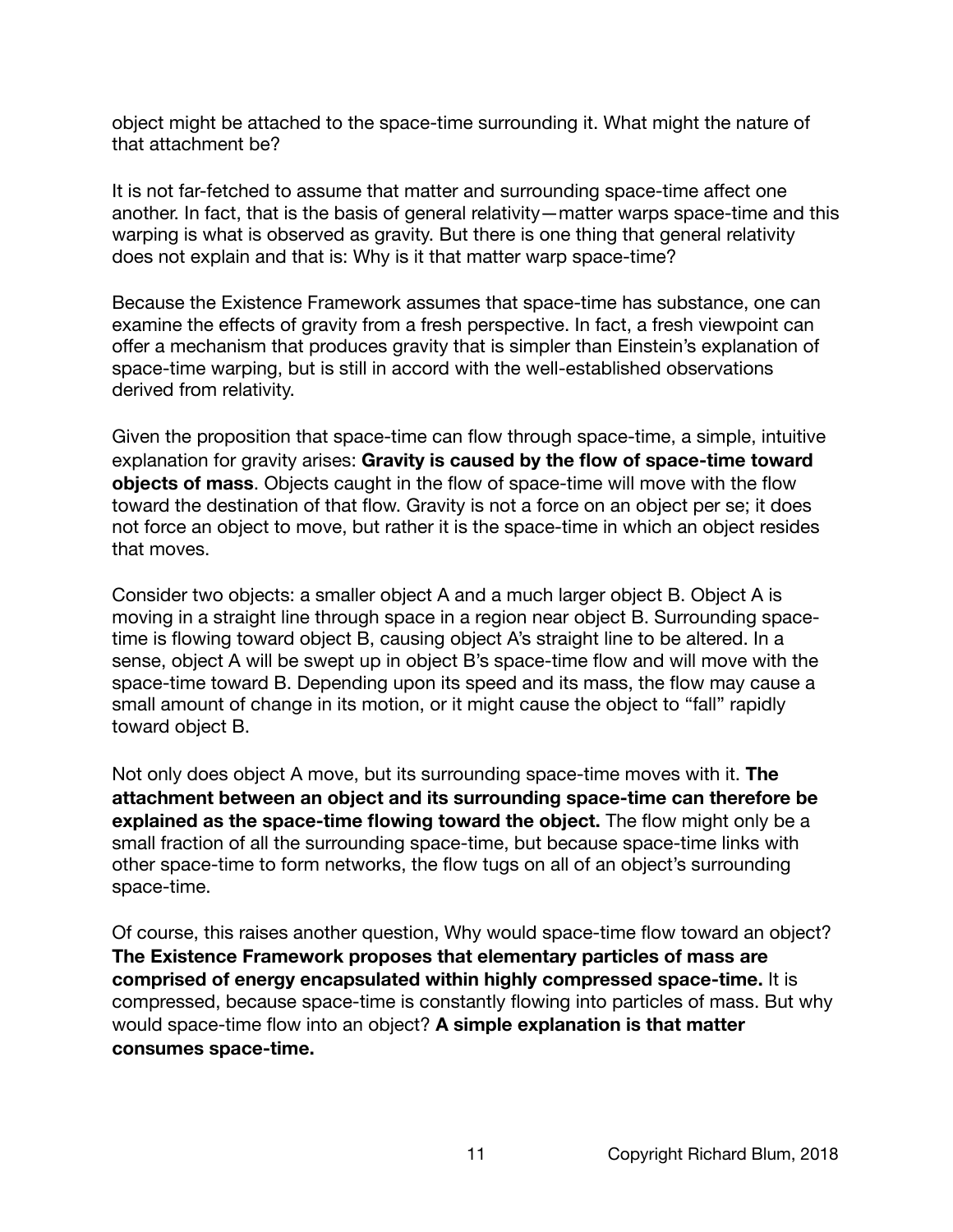As stated above, in the Existence Framework strings of space-time either lengthen by one Planck length or shorten by one Planck length each Planck moment. Accordingly, space-time flows into matter because particles of mass, such as electrons and quarks, are comprised of time-strings that are constantly shrinking in size. The shrinking "pulls" strings toward the center of a particle. But why would space-time strings constantly shorten? A simple explanation is that **there is a void inside of these particles in which no new existence particles can emerge.** A void within space is not empty space; a void is devoid of space. Space might surround a void, but nothing can move into or out from a void, including light. Strings attached to a void will constantly shorten, because no new existence particles can emerge within a void to attach to the beginning of surrounding strings.

Strings attached to a void constantly shorten because no new existence particles can emerge within a void to attach to a string's first particle. Therefore, strings attached to a void will shorten at the rate of one particle per Planck moment. As these strings are also attached to a particle's surrounding space-time, these shrinking strings pull on that surrounding space-time, creating a flow of space-time moving inward at the speed of one Planck length per Planck moment (the speed of light). This explains why the speed of gravity is equal to the speed of light.

Time dilation, the slowing down of time in gravitational fields, is another phenomenon predicted by general relativity. Observations have proven it to be an actual phenomenon. It has been observed that clocks on the earth run more slowly than clocks on satellites orbiting the earth. The nearer a clock is to a center of gravity, the more slowly the clock will run. The greater the gravitational force associated with a body, the greater the time dilation.

What mechanisms operating within space-time could cause time dilation? The Existence Framework proposes that time dilation is caused by variations in space-time density. The greater the density, the slower time passes; in less dense regions time passes more rapidly.

According to the framework, space-time density will be greatest in regions surrounding voids. This is due to the fact that as space-time-strings are pulled into a void, they also pull on strings to which they are attached. As more and more strings get pulled toward a void, more and more strings get packed into the region surrounding a void. The density of space-time near voids is greater than the density of regions farther away from voids. It is proposed that a particle such as an electron or quark is a void, surrounded by highly compressed space-time.

To understand why time passes more slowly in denser regions of space-time, it is necessary to understand how particles, such as photons, move through space. According to the framework, photons move through space by traversing space-time strings. A photon moves along a string from one existence particle to the next adjacent particle, and then on to the next particle, and so on. A photon moves from one particle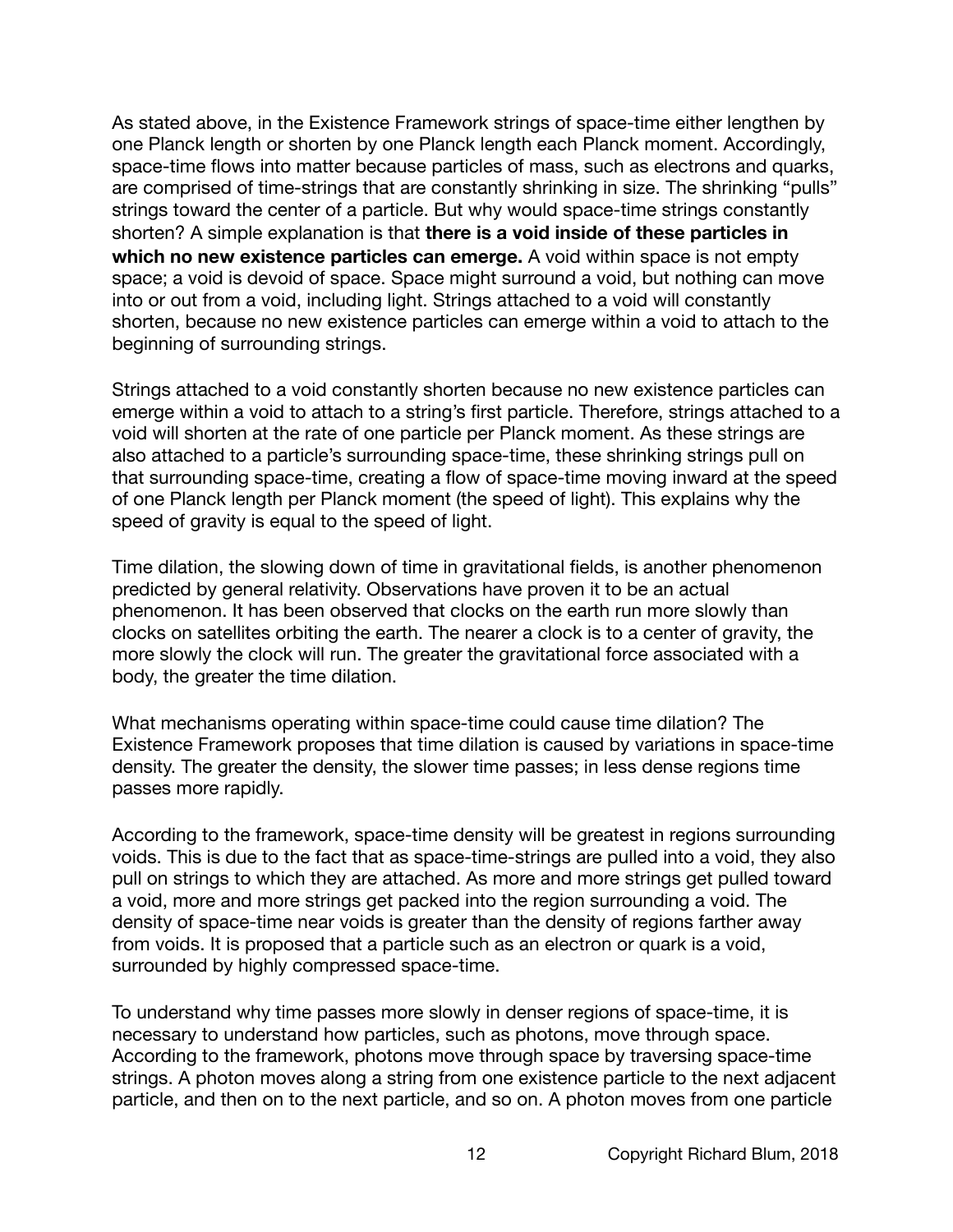to the next particle, a distance of one Planck length, in one Planck moment. How fast a photon travels through an entire region depends upon how many existence particles it must traverse in that region. In denser regions, a photon will have more existence particles to traverse, and in less dense regions it will have fewer existence particles to traverse.

To understand why time slows down in denser regions, consider a clock that is constructed by bouncing a photon between two mirrors. (This is similar to a thought experiment Einstein used in developing his theory of special relativity.) Each bounce will count as one click of the clock, and the passing of time is measured by how many clicks (bounces) have occurred.

Consider two identical clocks, one in a more dense region and one in a less dense region. The clock in the denser region will run more slowly, because it will take more Planck moments for a photon to traverse the distance between mirrors than it will for a photon to traverse the same distance in a less dense region. This is due to the fact that in a denser region there will be more existence particles in time-strings between the mirrors compared to the time-strings in a less dense region. Therefore, a photon in the denser region will need to traverse more existence particles as it moves between mirrors, compared to a photon in the less dense region, which will have fewer existence particles to traverse. Thus time will pass more slowly in denser regions, and will pass more rapidly in less dense regions.

#### **Existence Framework and Known Laws**

Does the Existence Framework's model of gravity conform to the existing theories and laws of gravity? In particular, does it conform to Newton's and Einstein's equations? Consider these reasons why it does:

- The model can be expressed through Newton's equations.
- The model explains the underlying mechanisms of the gravitational constant and Planck mass.
- The model explains why time slows down in gravitational fields.
- The model indicates that space-time flow creates variations in space-time density, which appears to be equivalent to general relativity's space-time warping.

# **Newton's Equation**

Newton's equation for the force of gravity is:

$$
F = \frac{G(m_1 * m_2)}{r^2}
$$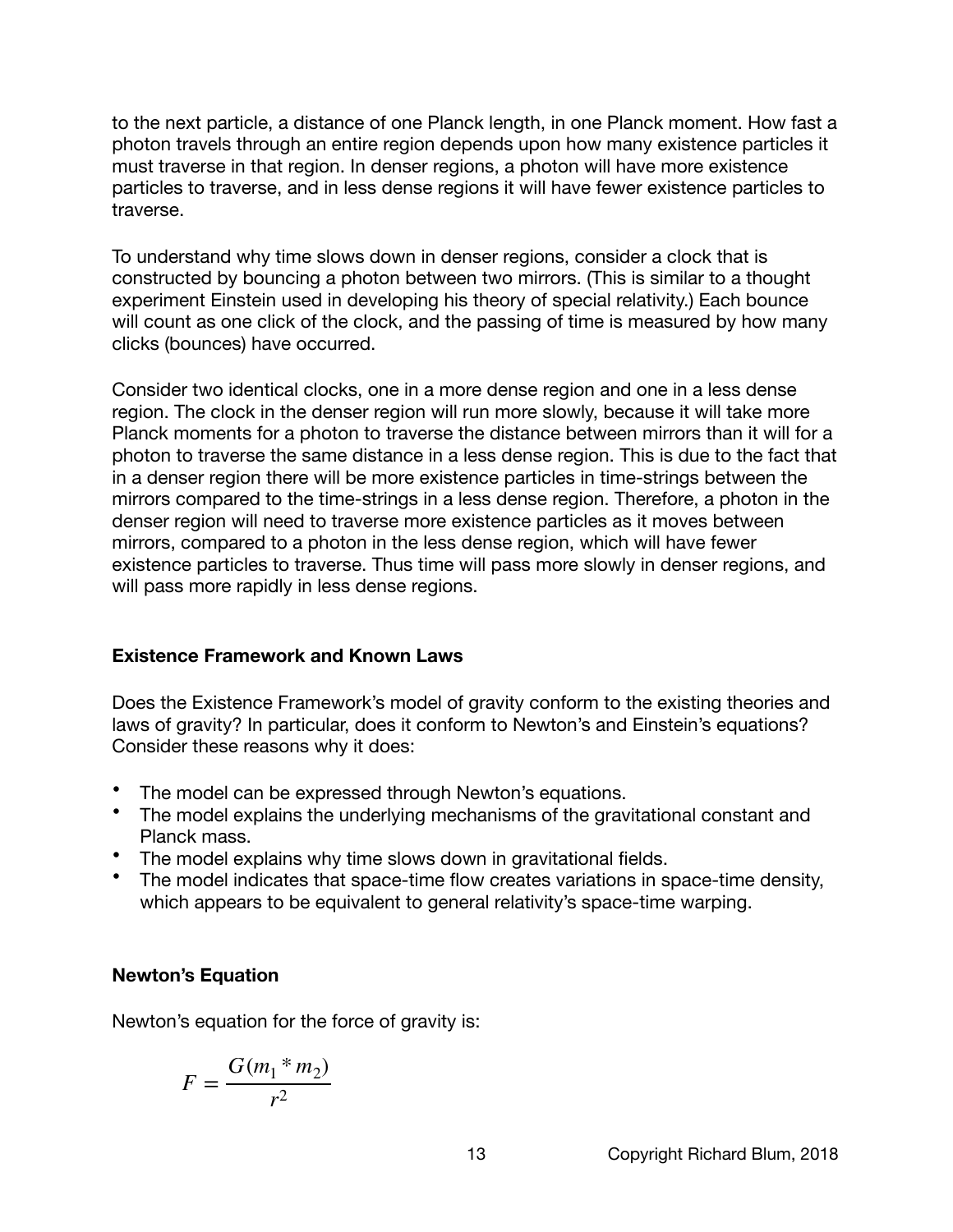Or, in English terms, the force of gravity between two bodies of mass is:

 $Force = \frac{(Gravitational Constant)* (Mass_1 * Mass_2)}{(Dist\_E_1 * max^2)}$ (Distance Between Objects) $^2$ 

This equation reveals that the force of gravity between two objects is determined by two factors: the combined masses of the objects (multiplied by one another) as well as the distance between the objects. The greater the combined mass, the greater the gravitational force. The greater the distance between the objects, the weaker the force. The forces weaken by the distance squared; this is known as the inverse-square law.

For example, the sun's gravitational pull is greater than the moon's pull, as the sun is much larger than the moon. However, the sun's pull on earth weakens more, because it is much further away from earth than the moon is. But because it is significantly larger, the sun's pull on the earth is stronger than the moon's.

The question is, can the Existence Framework's model for gravitational force be expressed though Newton's equation? Yes it can. First, the framework's model conforms to the inverse-square law, because time-strings that emanate outward from a particle's void resemble the field lines typically used to describe a gravitational field, which diminish in an inverse-square manner. In regions of close proximity to a particle, the strings are packed close to one another. As the strings extend further outward, there is more space between them, so they are packed less densely. Fewer strings pulling inward toward the particle means less gravitational pull. Therefore, the timestrings being pulled into the particle are more densely packed in regions of close proximity to the particle, and packed less densely in regions further away from a particle. The greater the density of strings pulling in, the greater the gravitational pull. The change in density of the strings is proportional to the surface of an expanding sphere: the more the sphere expands, the greater its surface area. The equation for a sphere's surface area is:

Surface Area =  $4\pi r^2$ 

In Newton's equation, r is the radius of a sphere which encapsulates the two objects; in other words, r is equivalent to the distance between the two objects. In the framework, time-string density is proportional to this sphere's surface area; therefore, just as in Newton's equation, the distance between objects must be squared and divided into the objects' masses, thus r2 is placed in the denominator of the gravitational equation.

In the framework's model, the objects' masses are placed in the numerator (just as in Newton's equation) for the following reason: The greater the mass of an object, the more atoms and particles comprising those atoms are within the object, and the more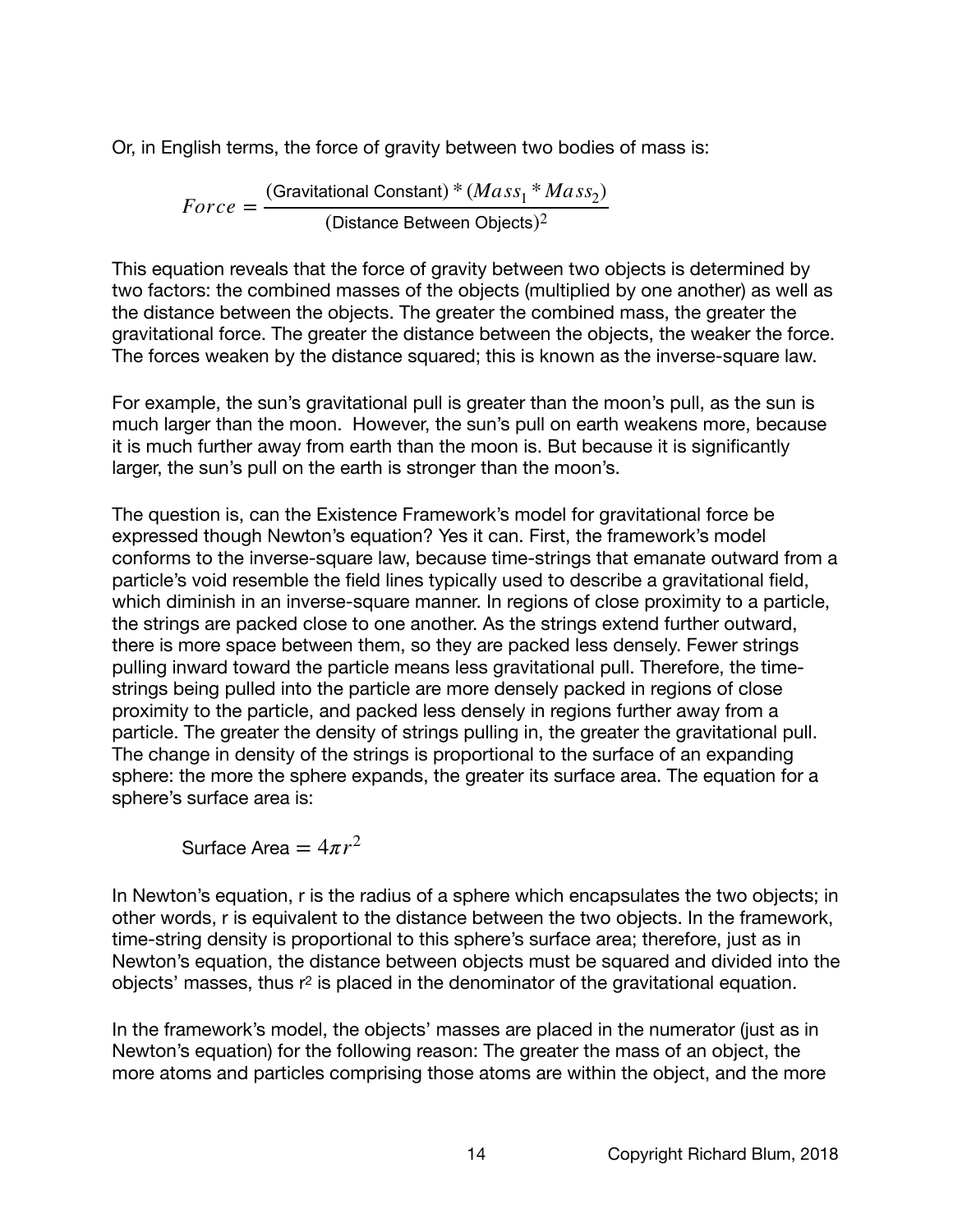particles there are, the more voids there are into which space-time will flow; and greater space-time flow results in a stronger gravitational force.

The force caused by the objects' masses are multiplied by each and not added to each other for the following reason: Each particle radiates time-strings that are pulling into its void. These strings potentially pull on the space surrounding the other object's particles. For example, consider two simple objects, each comprised of only three particles. Each particle in object A will connect with and pull on the three particles of object B. Each particle in object B will also connect with and pull on the three particles of object A. As there are three particles in object A and three particles in object B, there are a total of  $3 \times 3 = 9$  combinations. Thus the objects' masses are multiplied by each other, just as in Newton's equation.

The objects do not move toward one another at a constant speed, but actually accelerate toward one another. This is because as they move closer to one another the density of the pulling time-strings increases. More pulling time-strings means an increase in speed in their motion toward one another, and increasing speed is acceleration.

The remaining portion of Newton's equation that needs to be examined in relation to the Existence Framework is the gravitational constant. Neither Newton nor Einstein offered explanations regarding the underlying mechanisms responsible for this constant. Because the Existence Framework proposes an underlying substratum to space and time, it is able to offer the following explanation.

The gravitational constant can be expressed in varying ways, using various units of measurement, but to understand the underlying space-time dynamics of this constant it is best to express it in Planck units:

$$
G = \frac{PlanckLength^3}{PlanckMass * PlanckTime^2}
$$

As we have seen, the Existence Framework defines Planck length as the shortest possible length of space, which is the distance between two existence particles in a time-string. Planck time is the shortest possible duration of time, that is, the amount of time in which an existence particle resides in a state of existence before vanishing. Thus, according to the framework, Planck length and Planck time have underlying physical aspects. What about the remaining term, Planck mass? What phenomena does it refer to?

Planck mass is puzzling in that the other Planck terms, such as Planck length and Planck time, correspond to quantum-level phenomena by representing the smallest possible measurements of space and time. Planck mass, on the other hand, is actually enormous in comparison, something akin to the weight of a flea's egg, orders of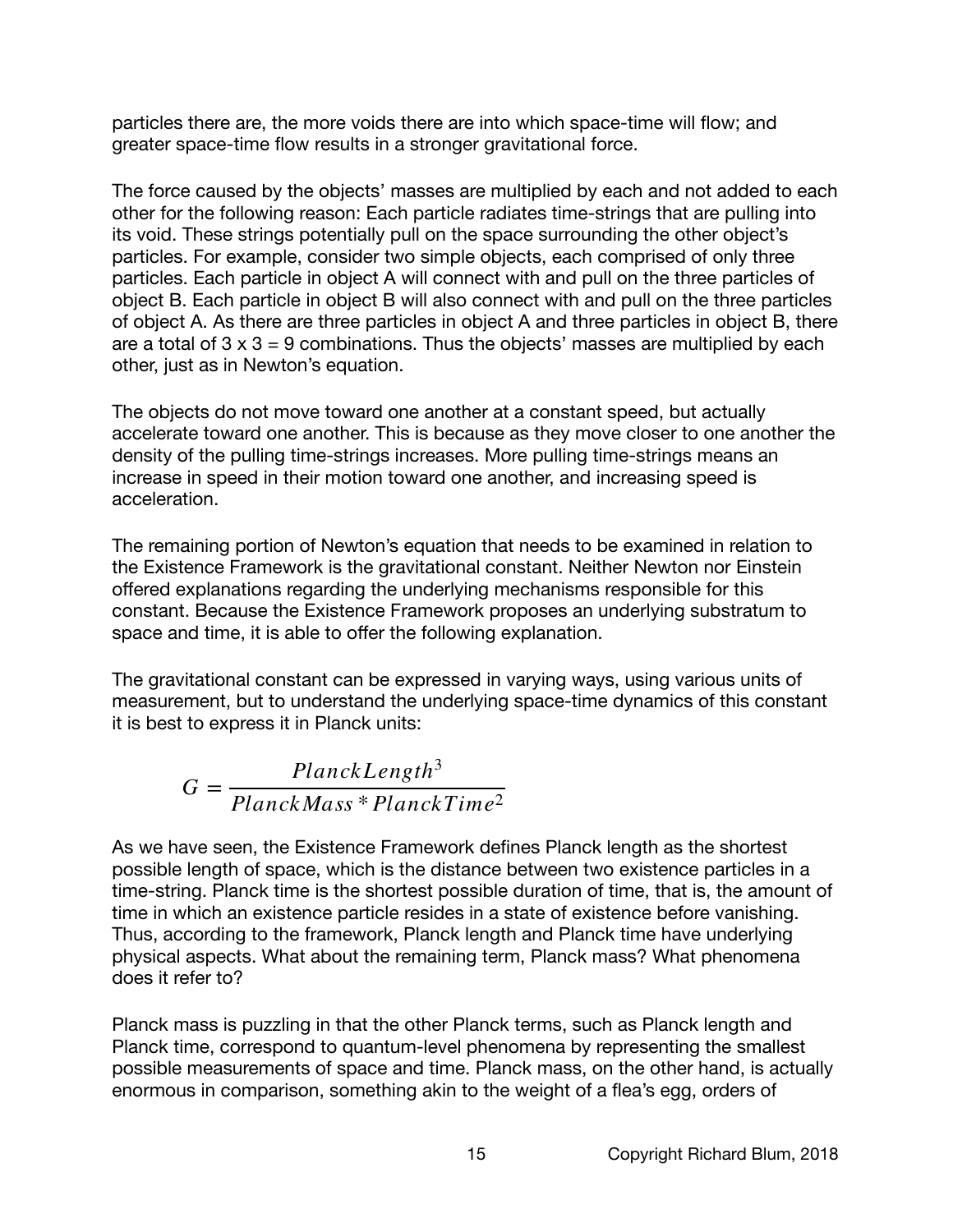magnitude too large to be considered a phenomenon on the quantum scale. Planck mass does, however, have meaning in physics: If an object of 1 Planck mass is reduced in size to a point particle (1 Planck length radius), a black hole will form. A point particle is a particle of the smallest possible size, its radius equal to 1 Planck length. Thus, if 1 Planck mass object is squeezed into the space of 1 Planck length, a black hole forms. Because no such black holes have ever been detected, Planck mass is not considered to reflect a natural phenomenon, but is only considered to be a term used in equations. As we will later see, the Existence Framework offers a possible natural phenomenon for Planck mass.

To understand what that phenomenon might be, it is first necessary to understand the role of the gravitational constant in Newton's equation. To do so, it is necessary to parse the gravitational constant's terms. The first term is the speed of light:

Speed of Light = 
$$
\frac{PlanckLength}{PlanckTime}
$$

Substituting in the speed of light and the other gravitational constant terms into Newton's equation we get:

$$
Force = \frac{(Mass_1 * Mass_2) * PlanckLength^2}{PlanckMass * (Distance Between Masses)^2 * PlanckTime} * SpeedOfLight
$$

Rearranging the equation by combining like terms results in the following:

$$
Force = \frac{Mass_1 * Mass_2}{PlanckMass} * \frac{PlanckLength^2}{Distance Between Masses^2} * \frac{SpeedOfLight}{PlanckTime}
$$

Expressing the equation by combining like terms sheds light on the gravitational constant's role; it is to establish a ratio between the objects' combined masses and Planck mass, as well as a ratio between Planck length and the distance between the objects, and then multiply those results by the speed of light to derive an amount of acceleration.

If the combined masses were equal to a single Planck mass, and the distance between them was a single Planck length, then the two terms would reduce to a single point particle, the smallest possible particle, and the gravitational force would be at its maximum, forming a black hole. Thus the ratios are a comparison between a maximum gravitational system and the actual gravitational force resulting from the objects'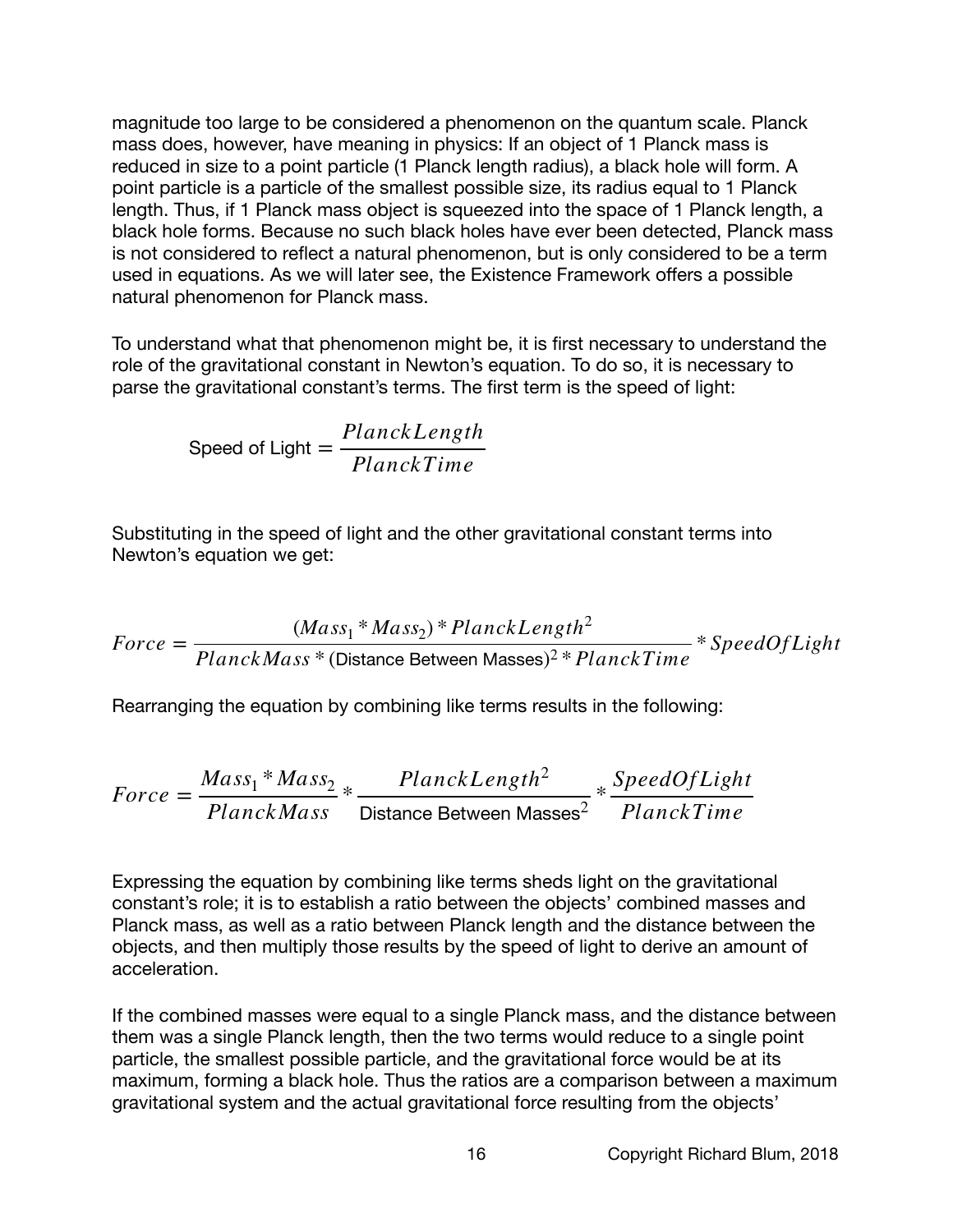masses and distance between the two objects. In other words, the equation determines what fraction of maximum gravity is generated.

As nothing can move faster than the speed of light, the final term in the equation is maximum acceleration:

# Speed of Light Planck Time

Therefore, the gravitational constant represents maximum gravitational force resulting in maximum acceleration. Newton's equation establishes what fraction of maximum gravity the objects' combined masses and distance between them generate. At maximum gravity, objects will accelerate toward each other at maximum acceleration, the speed of light. This is what happens at the boundary (event horizon) of a black hole; objects are pulled in at the speed of light, and the force is so great that nothing can escape the black hole, not even light.

As was stated, even though Planck mass appears in the gravitational constant's definition, as well as in many other equations of physics, physicists do not consider Planck mass to be based upon a corresponding natural phenomenon. Why not? One of the principles used in constructing the Existence Framework is to assume that all of the major constants have an underlying phenomenon, and this includes Planck mass.

The framework proposes that the Planck mass's underlying phenomenon is associated with the voids existing inside of particles such as electrons and quarks. According to the framework, these particles are not point particles, but are actually complex systems of space-time and energy. Voids inside of these particles are essentially black holes, and they "generate" a gravitational force equivalent to one point particle weighing one Planck mass. Thus, a void inside of particles such as an electron generates maximum gravity.

The suggestion that black holes occur inside of particles such as electrons may seem absurd, as it stands in stark contrast to what is observed; an electron's gravitational pull is not only weaker than a black hole, it is actually insignificant—many, many orders of magnitude less than what a point particle's black hole would generate. Based on this observation, it would appear that black holes inside of particles is impossible. However, the framework offers a solution. According to the framework, electrons also contain a captured photon, and photons generate space-time. (This is discussed later in the section on Photons, Electrons and Quantum Mechanics.), It is the photon's space-time which flows into an electron's void. Almost all of the space-time flowing into its void is drawn from the space-time generated by the captured photon, and only a tiny fraction of space-time flows in from beyond an electron's cloud. Because only a small amount of space-time flows in from outside of a particle, a particle's observed gravitational force is extremely weak. Therefore, although it is not observed, Planck mass exists inside of electrons and quarks.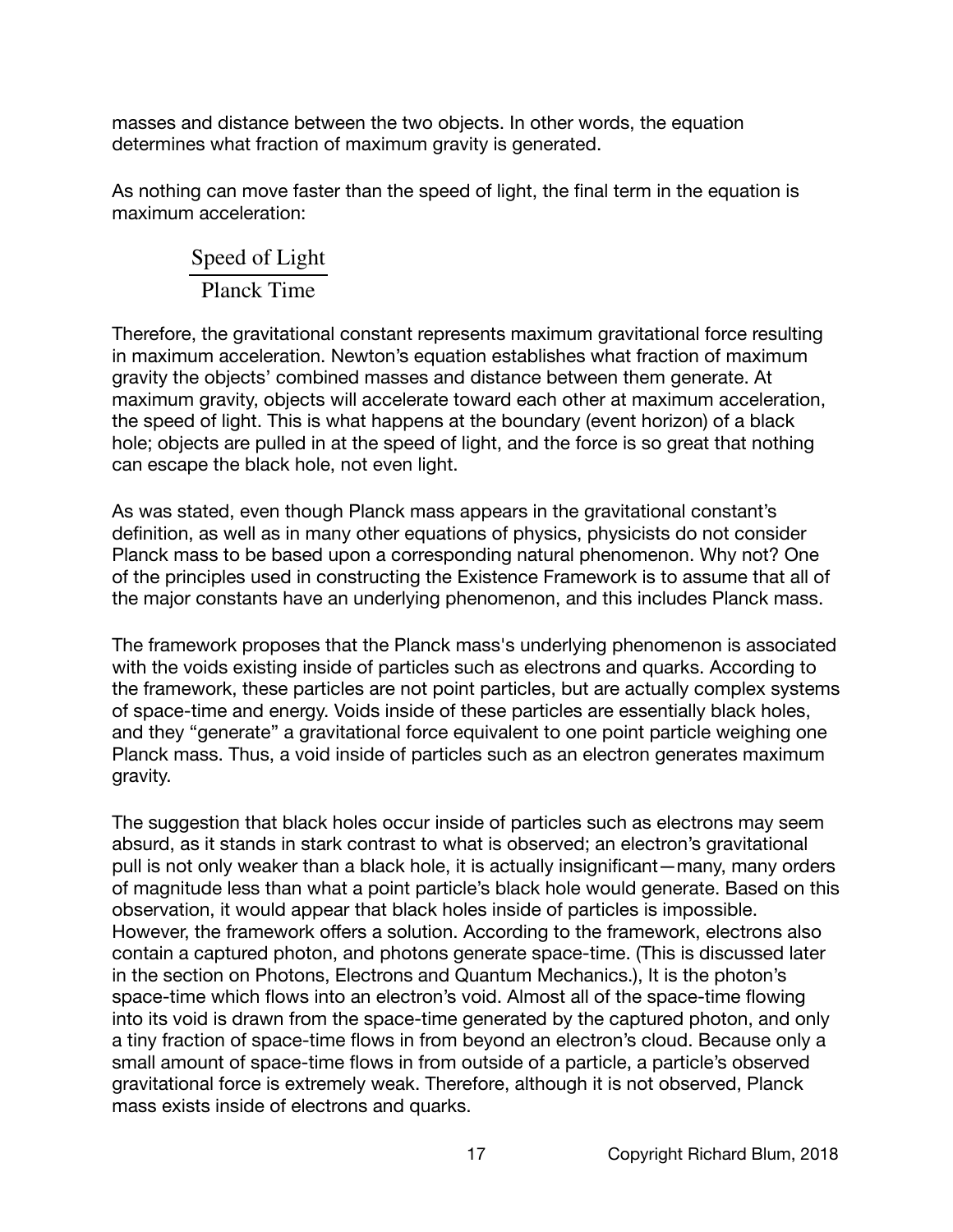Because the gravitational field inside such a particle is near maximum force, just like a black hole, a captured photon cannot escape.

Therefore, the Existence Framework's explanation regarding Planck mass and the gravitational constant, and its model for gravity, can be expressed through Newton's equation.

## **Equivalence Between Space-Time Variation and Space-Time Warping**

Newton's equation for gravity is extremely accurate, precise enough to be used to calculate trajectories for space missions. However, it is not as exact as Einstein's general relativity equations for gravity. Therefore, in order to determine if the Existence Framework's model for gravity is correct, it must not only conform to Newton's equations, but it must also conform to those of general relativity. In particular, it must be shown that the Existence Framework's explanations are in accord with relativity's notion that gravity results from warping of space-time.

While work by physicists is needed to develop equations that describe the effects produced by space-time flow and then compare them to general relativity, even without the equations, there are aspects of the Existence Framework's space-time flow that appear to conform with relativity's space-time warping.

Space-time flow produces several effects. First, it increases the density of space-time surrounding objects of mass, and this effect causes time dilation. Second, it tugs on the space-time surrounding objects, in essence warping it. And three, it produces the gravitational effect. In essence, these effects produce the same effect as general relativity.

As strings of space-time flow into voids inside of particles, they also tug on the other non-flowing space-time strings surrounding the particle. This tugging warps the surrounding space-time. The closer the space-time is to a particle, the more warping there is; there is less warping in regions further from a particle. This is due to the inverse-square law; there are proportionally fewer space-time flowing strings in more distant regions.

In addition to space-time warping resulting from tugging by space-time flow, the flow also creates variations in space-time density. There is greater density in regions surrounding particles of mass, and less density in regions further away; the density is proportional to distance via the inverse-square law. As was discussed earlier, variations in space-time density also result in variations in the relative elapsing of time. Because a photon traveling along a time-string in a denser region of space must traverse more existence particles than a photon traversing a string in a less dense region, it takes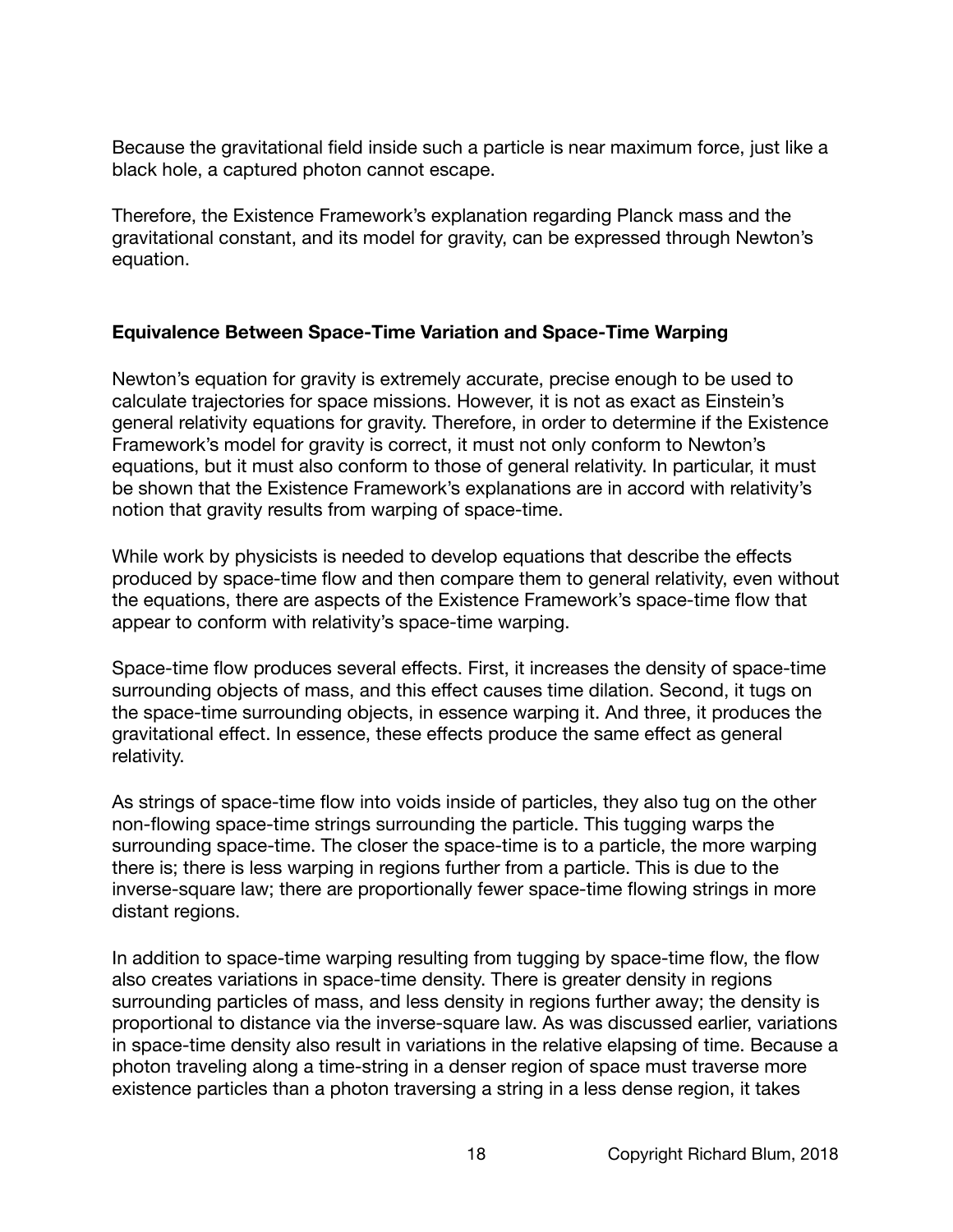longer for that photon to traverse the same distance. The result is that clocks will run slower—time will slow down in denser regions.

An [animation](https://www.richblum.net/architecture-of-the-universe) demonstrating the equivalence between variations in space-time density and space-time warping can be viewed at [this webpage.](https://www.richblum.net/architecture-of-the-universe)

## **Photons, Electrons and Quantum Mechanics**

In addition to a theory of quantum gravity, the Existence Framework also proposes new insights into quantum mechanics. These insights arise from the assumption that there are underlying, internal aspects to what was previously considered point-particles, such as electrons and photons. It is proposed that these particles actually have complex internal systems.

Particles carry associated forces. In addition to the force of gravity there are the three other major forces of nature, and these are governed by the laws of quantum mechanics. These forces include: the electromagnetic, strong, and weak forces. This discussion focuses on the electromagnetic force.

According to quantum mechanics, electromagnetic energy is quantized; it exists in discrete, quantum packages referred to as photons. In order to determine the nature of photons and electrons and associated quantum mechanical phenomena, the equivalence, hierarchical, and simple underlying dynamic principles are once again employed.

The first phenomenon explored is the perplexing dual nature of light (electromagnetic energy). The double-slit experiment revealed that light behaves as both waves of energy and like particles (photons). Why is this? It remains one of the mysteries of physics. The Existence Framework again looks for a simple underlying explanation, and it suggests that photons are indeed particles (comprised of compressed spacetime), and that these particles possess internal mechanisms that emit waves of electromagnetic energy. These waves are actually fluctuations in space-time density. Furthermore, because a photon travels through this fluctuating space-time, its path is affected. Although a photon travels straight through space, the path in space through which it travels oscillates. These oscillations in space-time cause photons to travel in a wave-like manner. Thus light acts as both a wave and a particle.

Another phenomenon explored is Einstein's photoelectric effect which explains what happens when a photon strikes an electron; the photon is absorbed and the electron's energy level increases. Likewise, when an electron's energy level decreases, a photon is emitted. The prevailing understanding is that although a photon is the carrier of energy, photons in the form of particles do not enter into and reside within electrons after being absorbed. Rather, the current understanding is that a photon's energy simply gets absorbed. The Existence Framework proposes an alternative explanation: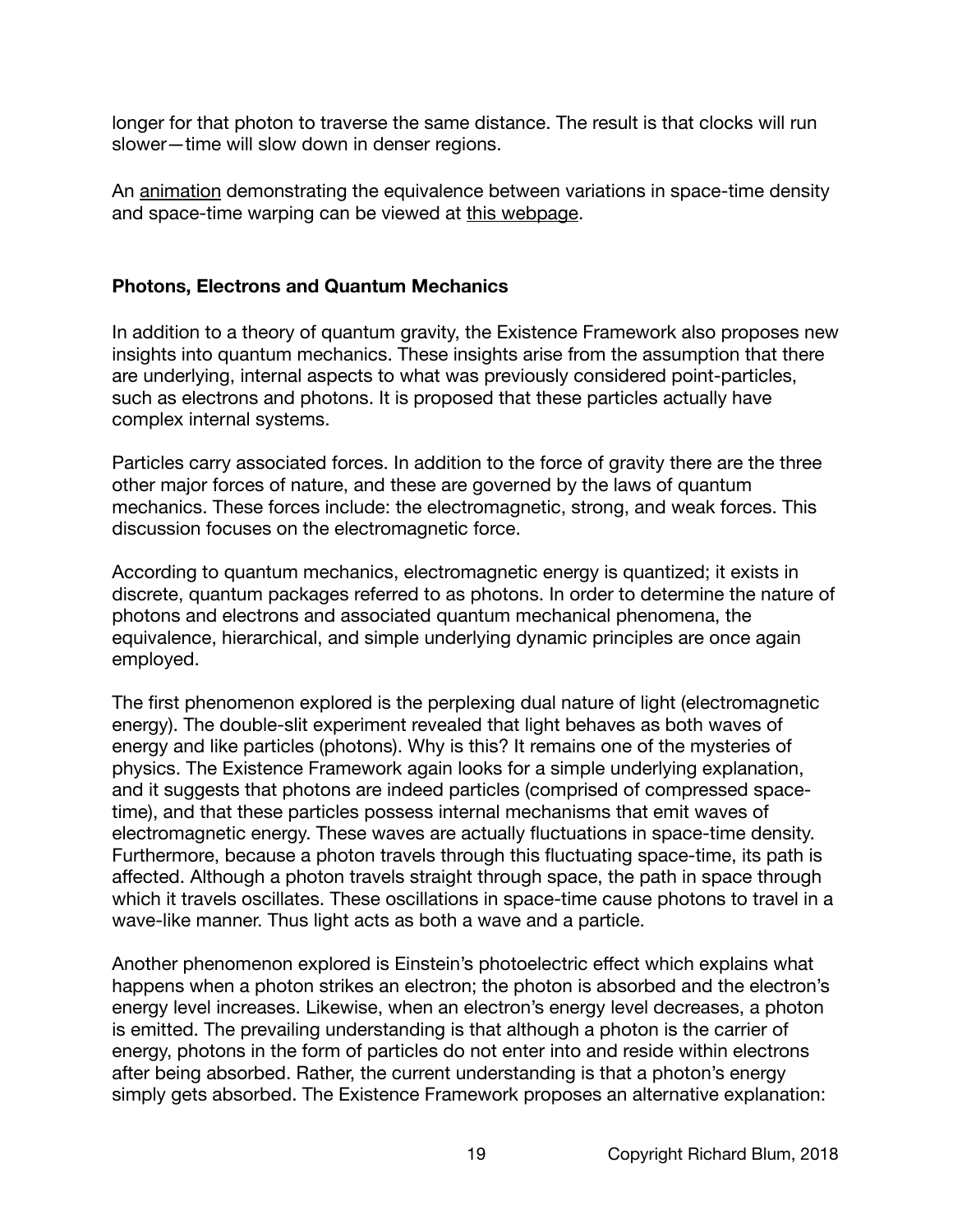Electrons are not point particles, but instead are complex systems which include captured photons, circulating around an electron's void. Thus encapsulated photons maintain their particle nature while absorbed inside electrons.

Einstein's photoelectric effect led to his equation E=MC2, which establishes an equivalence between matter and energy. The framework extends this equivalence by applying the hierarchical principle, which assumes that matter is comprised of energy. In the case of an electron, its mass is largely derived from the energy of encapsulated photons.

Another examined phenomenon is the collision of an electron with a positron (an antimatter electron). Upon collision, these particles vanish and two photons are emitted, traveling in opposite directions. To explain this phenomenon, the framework proposes the following underlying dynamic: The electron's and positron's voids consume one another, and their voids are filled in with space-time. A gravity wave is generated, and each of the electron's photons is released in opposite directions from one another.

What exactly is a photon, and what are its internal dynamics? A framework photon is a complex system of oscillating, flowing space-time. At the core of a photon lies an oscillating void. Whereas an electron's void only consumes space-time, a photon's void pulsates; space-time flows out, and then space-time flows back in. This pulsating flow of space-time serves as the basis for electromagnetic energy.

The difference between a photon's dynamics and an electron's is due to the difference in the structural makeup of the two particles and the types of voids residing within each. An electron possesses a positive void, and it consumes space-time. A photon possesses a negative void, which both generates and consumes space-time. Furthermore, an electron's void is surrounded by space-time; a photon, on the other hand, is just a single point of space-time, a space-point. In a space-time matrix, a space-point serves as a junction between time-strings; it has no length. Therefore, an electron has volume, and a photon has no volume.

A photon is a space-point that is disconnected from a space-time matrix. Photons constantly move along time-strings; they are never still. A photon moves by attaching to a time-string's existence particles, one particle each moment. During one Planck moment, a photon moves from one existence particle to the next particle in a string; thus it moves the distance of one Planck length per Planck moment, which is the speed of light. As it moves it spins on its axis.

Although a photon contains a void, it is a negative void. In a negative void, it is possible for new existence particles to emerge. This stands in contrast to an electron's positive void, which is surrounded by a space-time matrix; no new existence particles can emerge in an electron's positive void. A photon's void is surrounded by negative spacetime, space-time internal to a space-point, but which is totally disconnected from the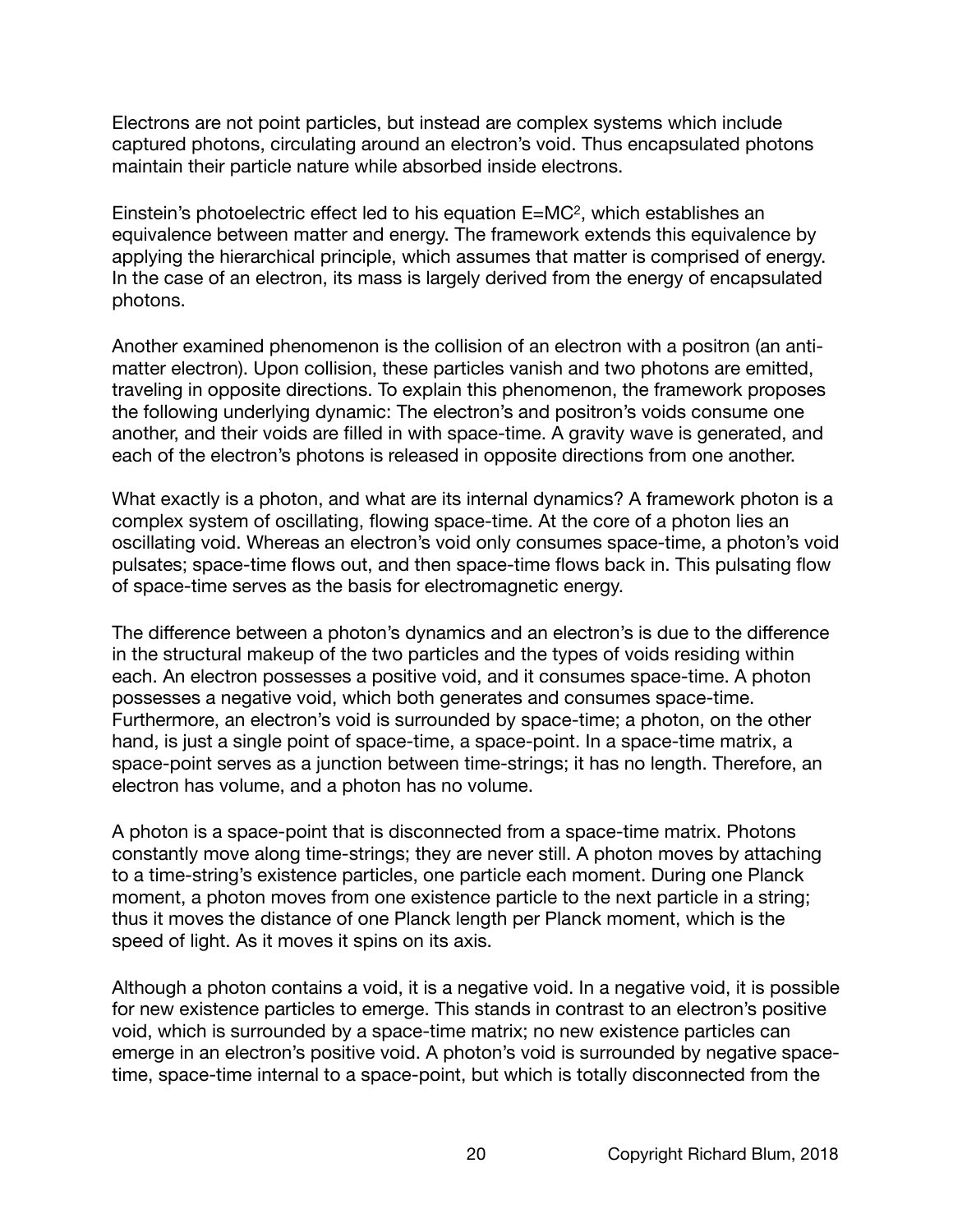space-time matrix forming the universe. A photon's internal space-time exists in a separate dimension.

The production rate of newly emerging existence particles is dependent upon the size of a photon's void. When a photon's void is relatively empty, many new existence particles have "room" to emerge. As they emerge, the particles bond with one another to form moments of time. Moments then unite to form time-strings, and time-strings connect to form space-time. As the void "fills up" with space-time, there is less "room" for new existence particles to emerge, and thus the production rate of newly emerging particles decreases.

The rate of newly formed existence particles is at its highest when a void is mostly empty, and it is at its lowest when the void is mostly filled. When a void is filled to its maximum, few new particles can emerge. Those time-strings which are adjacent to the void begin to shorten, just as time-strings attached to an electron's void shorten. The result is that the newly created space-time within the void begins to vanish. It continues to vanish until the void is once again mostly empty. Then the void begins to fill up again with newly emerging existence particles that form new time-strings and space-time. This process repeats, creating oscillations.

Some of the newly formed space-time extends beyond a photon's boundaries during the emerging phase, and enters into the space-time matrix. During the vanishing phase, this space-time flows back into the photon's void. Thus, a photon emits spacetime, and then reabsorbs that space-time. It emits space-time as its voids fill up, and it reabsorbs that space-time as time-strings surrounding its void vanish. This oscillation is observed as electromagnetic energy. The emitted space-time also affects the path of the photon.

For a photon embedded within an electron, its dynamics are dramatically altered, as most of its generated space-time flows into the electron's void. An embedded photon is one which is trapped in a constant stream of space-time flowing into an electron's void. Like a black-hole, an electron's void creates a localized, extremely forceful flow of space-time from which nothing can escape, including photons (light). This flow traps a photon, causing it to circulate around the electron's void. While trapped, the embedded photon continues to generate space-time, almost all of which flows into the electron's void. Because the emitted space-time is absorbed by the electron's void, it is not reabsorbed by the photon's void.

Although most of the flow into an electron's void emanates from a captured photon, a lesser amount flows into the electron from beyond its boundary. This small flow creates the electron's gravitational force. Because the inflow is minimal, an electron's gravitational force is observed to be extremely weak in comparison to the electromagnetic force. However, within its boundary, an electron's gravitational force is maximum, equivalent to a black hole created by compressing one Planck mass to the size of one Planck length. Planck mass therefore is a real physical phenomenon; it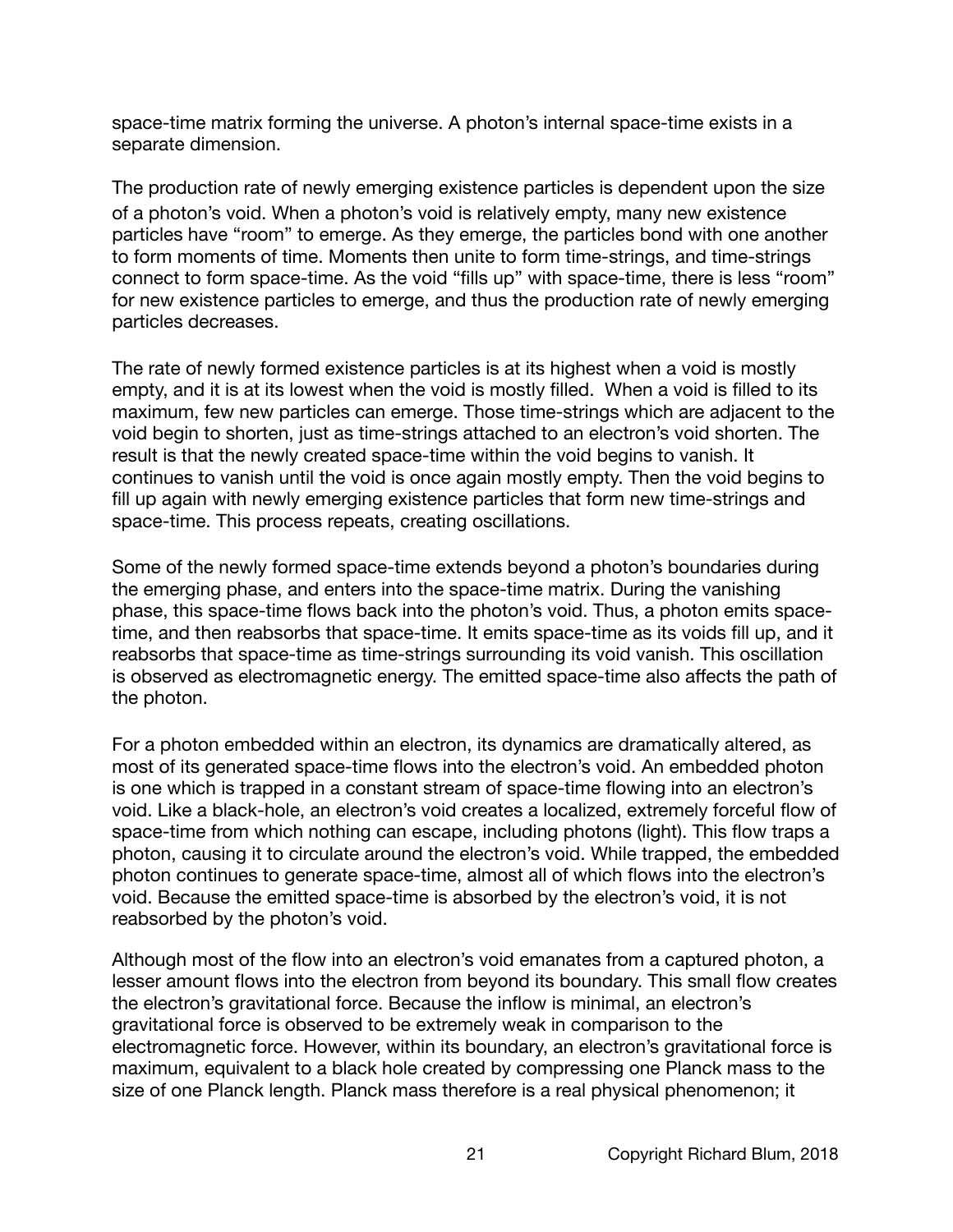exists within electrons, but it is shielded by one or more embedded photons. Some of an embedded photon's generated space-time also escapes an electron's boundary, and this produces the particle's electric charge.

# **Electrons' Structure and Dynamics—Planck Particles and the Fine-Structure Constant**

In order to determine the deeper aspects of an electron's structure and the dynamics of its captured photon, these major principles are once again employed—the principle of simple underlying dynamics, the equivalence principle, as well as the notion that constants of nature represent real physical phenomena. The principles are applied to properties known as the Compton wavelength, the Schwarzschild radius, and to the fine-structure constant.

The Compton wavelength was developed by Arthur Compton in order to explain the dynamics occurring when a photon strikes an electron. It expresses an equivalence between mass and energy. Basically, the equation converts a particle's mass into its equivalent energy via E=MC2, and then the resulting energy is expressed as a length—a wavelength.

The equations representing the Compton wavelength is derived from the following:

A photon's energy is directly proportionally to its frequency as stated by Planck's equation:

$$
Energy = Planck's Constant*Frequency
$$

Its frequency can be converted into its wavelength

$$
Wavelength = Frequency/Speed of Light
$$

Substituting mass for energy via E=MC2 yields:

$$
Compton Wavelength = \frac{PlanckConstant}{Mass*SpeedofLight}
$$

The Compton wavelength converts an electron into an equivalent photon, by converting its mass into energy. Compton's equations have proven accurate in determining how a photon's energy and wavelength changes after colliding with an electron. The Compton wavelength also appears in other equations of quantum mechanics.

But why should treating an electron as a photon produce the correct results? What are the underlying dynamics? Why should there be an equivalence between electrons and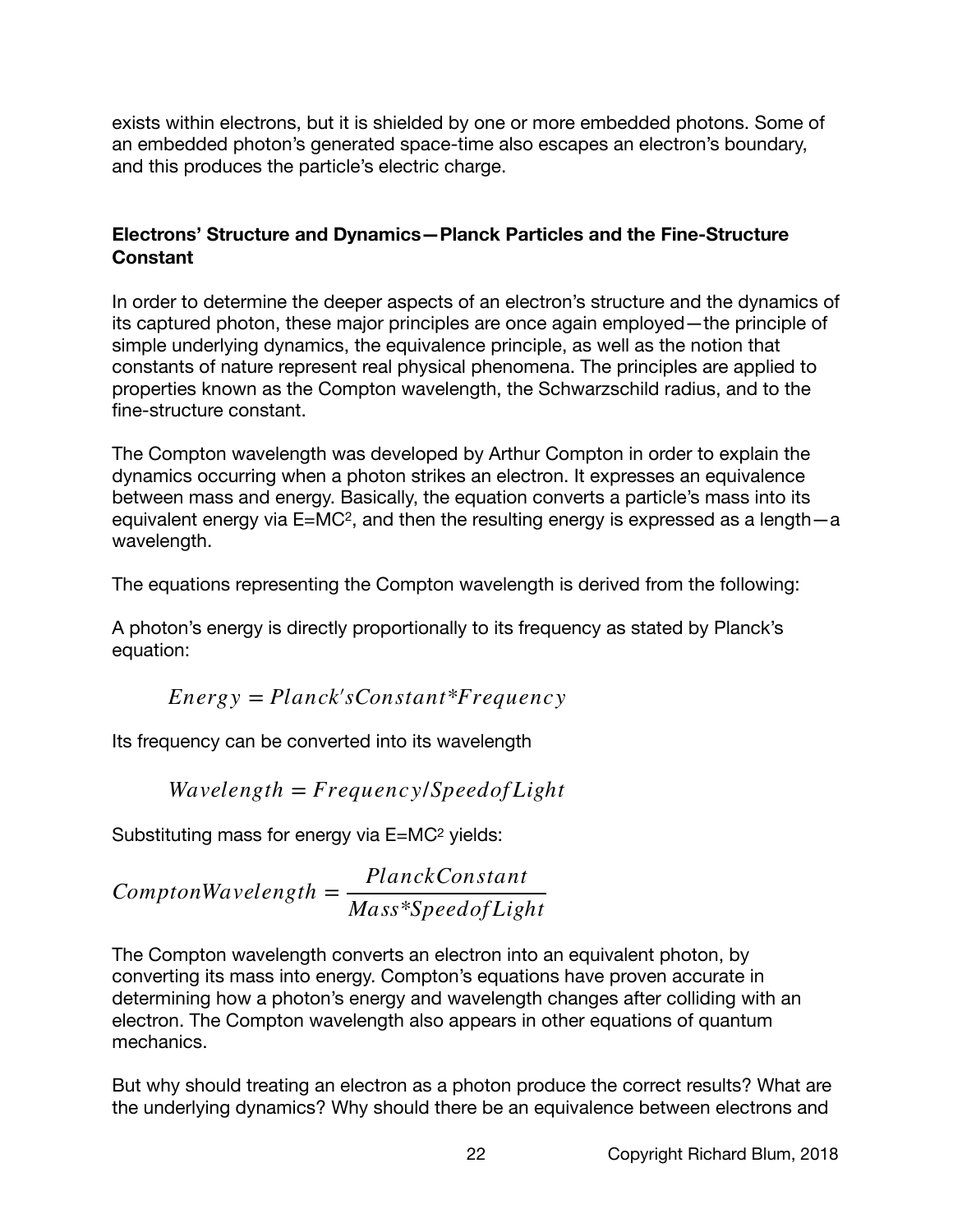photons? The answer provided by the framework is that electrons and photons are equivalent because electrons are comprised of captured photons, and the captured photon is responsible for generating an electron's energy and mass. According to the framework, Compton's wavelength is actually measuring the wavelength of a captured photon.

Another important physical construct derived from general relativity is the Schwarzschild radius. It determines how much a body of mass must be compressed in order to turn it into a black hole. For example, if the entire earth was compressed to a sphere with a radius of just 1/3 inch, it would form a black hole. When a massive star burns out and implodes, its immense gravity compresses the star to a such a small point—smaller than its Schwarzschild radius—that it forms a black hole.

The Schwarzschild radius and the Compton wavelength converge in an interesting hypothetical particle referred to as a Planck particle. Though it is hypothetical, this particle is used in certain models of the very early universe, referred to as the Planck epoch, the period just after the Big Bang, prior to the formation of other particles and matter. There are several characteristics of this hypothetical particle that make it unique. First, a Planck particle is one whose Compton wavelength is equal to its Schwarzschild radius, and it is the only particle in which this is the case. Second, the wavelength and radius are the smallest a particle can be, about a single Planck length. Third, a Planck particle possesses Planck mass, the unaccounted for constant. (See the discussion of the role of Planck mass in the gravitational constant earlier in this paper.) And fourth, such a hypothetical particle creates a tiny black hole.

In essence, the Existence Framework's model of an electron is a combination of all of the attributes of a Planck particle. As we have seen, the framework's structure for an electron consists of two components. The first component is a void, and the second component is a captured photon. These two components correspond to the two aspects of a Planck particle: its Schwarzschild radius and its Compton wavelength. The Schwarzschild radius generates a black hole, which is equivalent to an Existence Framework void, and its Compton wavelength is generated by the framework's captured photon. The framework's electron's void and its captured photon's wavelength are on the same scale as a Planck particle's, several Planck lengths in radius. In essence, a framework's electron is formed by a bonding between two Planck particles.

Although a Planck particle has Planck mass, an electron's observed mass is many orders of magnitude less than Planck mass. This is because most of the space-time flowing into the electron's void is generated by the captured photon, and thus a very limited amount of space-time flows into an electron's void from outside its boundary. Therefore, an electron has a limited amount of mass that is exposed. Likewise, the Compton wavelength of an electron is much greater than a Planck particle's wavelength, and thus has much less energy. Again, this is because most of the captured photon's energy (oscillating space-time) flows into the electron's void. The remaining space-time flows out beyond the electron's boundary in the form of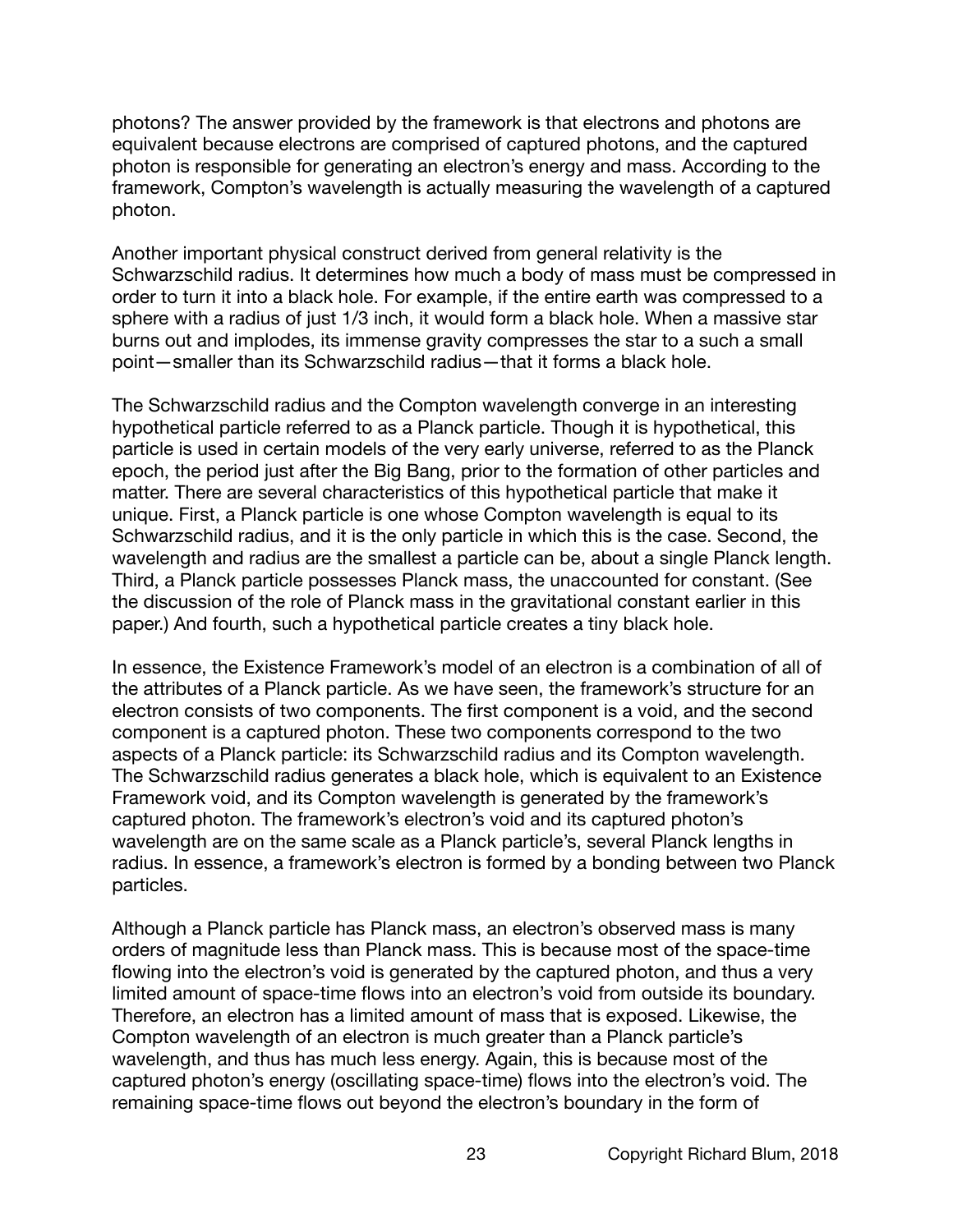electrostatic energy. As this energy is significantly less than that of a Planck particle, its wavelength is significantly greater (There is an inverse relationship between energy and wavelength.)

What are the exact proportions of space-time flowing into an electron's void and space-time generated by a captured photon? An answer may come from one remaining, mysterious constant found in many equations of physics, one whose underlying meaning has so far eluded physicists. It is the fine-structure constant. What makes the fine-structure constant so compelling and mysterious is that it defines relationships between various, but seemingly unrelated, aspects of quantum mechanics. Some of the various relationships include: a ratio between electrostatic and electromagnetic energy, a coupling constant between electrons and photons, a ratio between electrostatic and gravitational force of the hypothetical Planck particle, and the ratio between the speed of an electron and a photon. There are also other relationships which it helps define, but these are the most pertinent to this discussion.

It is also rather odd that the fine-structure ratio is free of any units; it is not like other constants which are measurements of length, or time, or energy, or mass, but rather it is an exact number, approximately equal to 1/137. Why this number?

Once again it must noted that the Existence Framework is constructed upon the premise that constants of nature represent underlying physical dynamics. In the case of the fine-structure constant, deciphering its meaning might reveal more details of an electron's internal dynamics. This is because an Existence Framework electron has the following aspects, all of which have relationships defined by the fine-structure constant. These aspects include: gravitational and electromagnetic force, electrostatic energy, and a velocity.

Of particular interest is determining the proportion of a captured photon's generated space-time which is flowing inward into an electron's void, to the space-time flowing outward, generating an electron's electrostatic energy.

The first ratio that might provide some insight is the following:

Given two hypothetical point-particles each of Planck mass and elementary charge, separated by any distance, α (fine-structure constant) is the ratio of their electrostatic repulsive force to their gravitational attractive force.

If a framework's electron is considered to be comprised of two Planck particles, then this ratio indicates that the gravitational flow into an electron's void is approximately 137 (1  $\div$  α) times greater than the space-time flowing outward, generating the electron's electrostatic force.

A second fine-structure ratio of relevance is: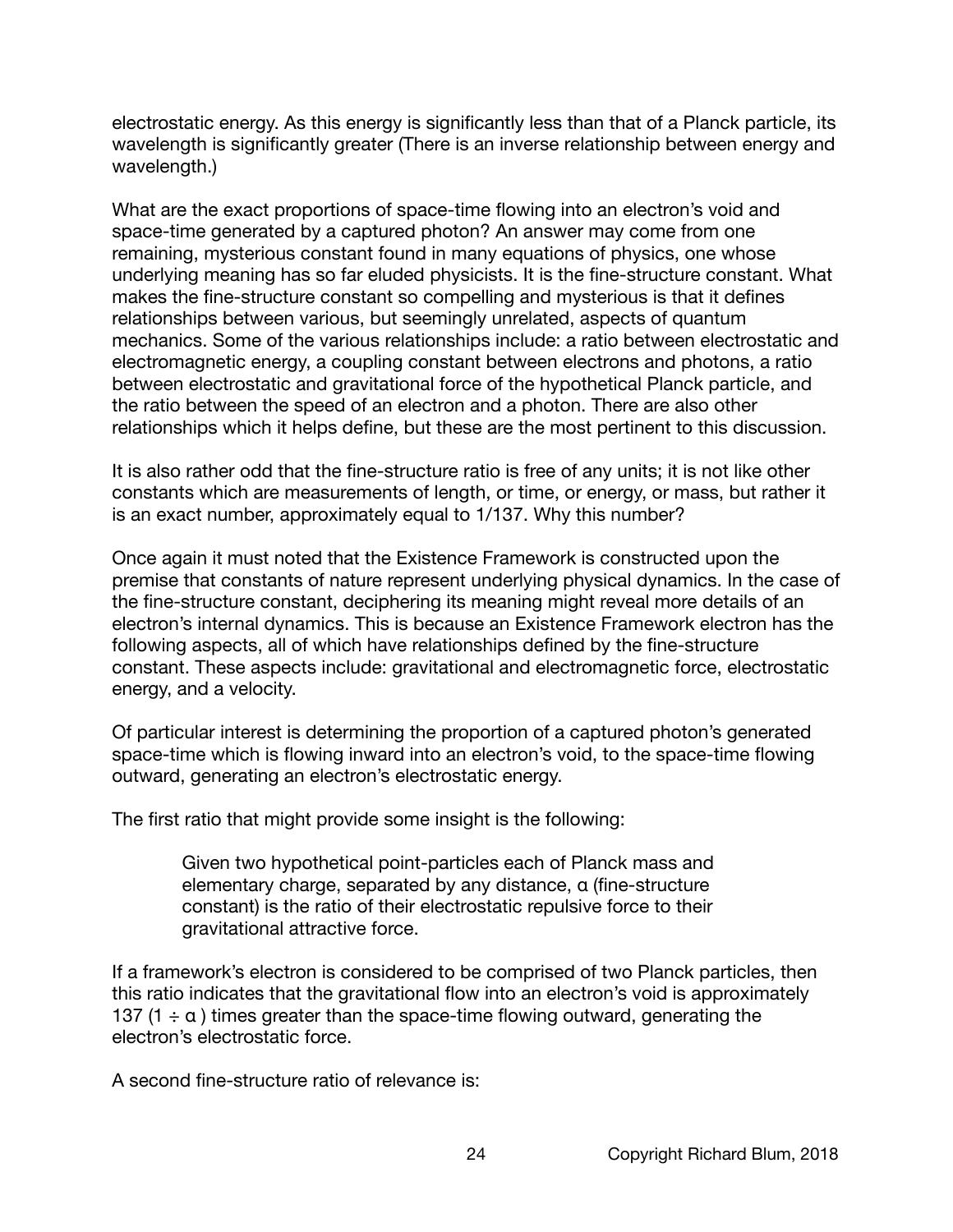The ratio of two energies: (i) the energy needed to overcome the electrostatic repulsion between two electrons a distance of d apart, and (ii) the energy of a single photon of wavelength  $\lambda = 2\pi d$ .

For a captured photon, most of the space-time flows into the electron's void. The first ratio indicated that for a captured photon, approximately 136÷137 of its generated space-time flows into the electron's void. This second ratio seems to indicate that if the portion of the photon's generated space-time that escapes the electron's boundary in the form of electrostatic energy is translated into an equivalent amount of energy in terms of a photon's wavelength, then it appears that again the equivalent photon would have approximately 137 times more space-time flow than the space-time flow forming the electrostatic charge.

A third fine-structure ratio is:

The ratio of the velocity of the electron in the first circular orbit of the Bohr model of the atom to the speed of light in a vacuum, c.

According to the framework, the path of an electron is determined by its captured photon. Photons are constantly in motion, and it is a captured photon that determines how an electron moves; the photon's motion drags the electron's void and its compressed space-time. Because a captured photon lies at the boundary of an electron, it attaches to both space-time within the electron as well as that beyond the electron's boundary. A captured photon circulates around an electron's void, and also circulates around the nucleus of an atom.

A captured photon's path does not take an electron on a constant revolution around a nucleus. Rather, the photon's path causes the electron's path to zig-zag, moving it sometimes closer and sometimes farther from the nucleus as it revolves around the electron's void. This accounts for what quantum mechanics reveals as an electron's cloud—a cloud of probability that determines how likely it is to find an electron's location within an atom. The Bohr's model of an electron's orbit is an average of probable locations at which an electron is likely to be found. It determines the orbit's radius and circumference.

The ratio of an electron's velocity within an atom to that of the speed of light is the ratio of the electron's motion as it travels around its orbit compared to its zig-zagging in and out. It is proposed that the ratio determines how much of the captured photon's motion is contributing toward an electron's orbit and how much to its zig-zagging. If all the motion was directed into its orbit, it would be traveling at the speed of light. It appears that only 1/137 of its motion is directed toward its orbit.

What is presented so far are individual bits of information regarding the fine-structure constant. Like pieces of a puzzle they need to be fit with one another to make a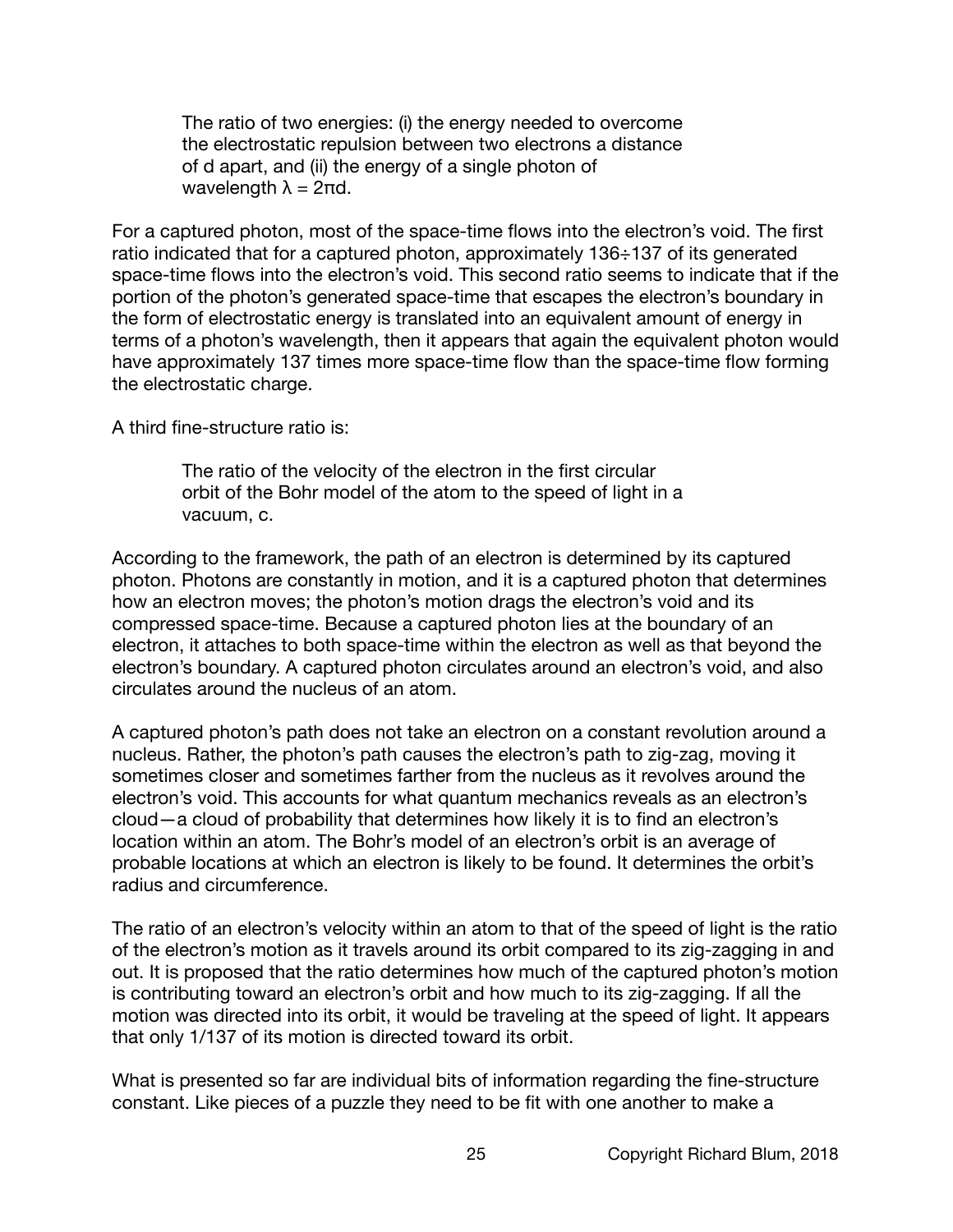complete picture. This will require more thought. The following is one possible explanation.

As a photon revolves around an electron's void, it goes through two cycles. In each cycle it emits space-time and then absorbs space-time. When it emits space-time, some of the emission flows outward beyond the electron's boundary, generating electrostatic flow, but most goes into the void. When it absorbs space-time, the electrostatic flow returns back into the photon. The point at which the flow returns into the electron is a pole. As the photon absorbs flow twice in an orbit, an electron thus has two poles; these are its magnetic poles.

The poles are aligned with the direction of an electron's motion. There is a pole in the forward and rear parts of an electron. The point at which a captured photon attaches to a time-sting is the point at which it generates maximum space-time, the high point of its oscillation. The point at which the photon is at its furthest from a time-string is the point of maximum absorption.

The ratios also suggest that there is a relationship between the electron's orbiting boundary and the speed of light.

*Circumference* = *α\*Speedof Light*

# **Redshift**

Redshift presents a challenge to the Existence Framework's model of photons. Redshift is an observed increase in the wavelength of light (electromagnetic energy), emanating from distant galaxies receding from the earth at very high speeds. It is similar to the Doppler effect, which is experienced when a sound such as a police siren is heard to have a lower pitch as it moves away from an observer, compared to a higher pitch heard when it moves toward an observer. The reason the pitch changes is because the distance between the peaks of sound waves is closer to each as the source moves toward the observer, and the peaks are further apart when the source of the sound moves away from the observer.

Redshift presents a challenge because the framework proposes that electromagnetic waves are produced by oscillating photons. This is in contrast to the standard understanding that the waves originate from a source, such as stars in a distant galaxy. The challenge presented is: Why should photons reaching the earth billions of years after leaving a galaxy have a longer wavelength than what their original wavelength was?

There is a possible explanation why individual photon's oscillations should be altered by redshift. Consider the fact that a stream of light coming from any source, including distant galaxies, is comprised of multiple photons, one arriving after the other. If the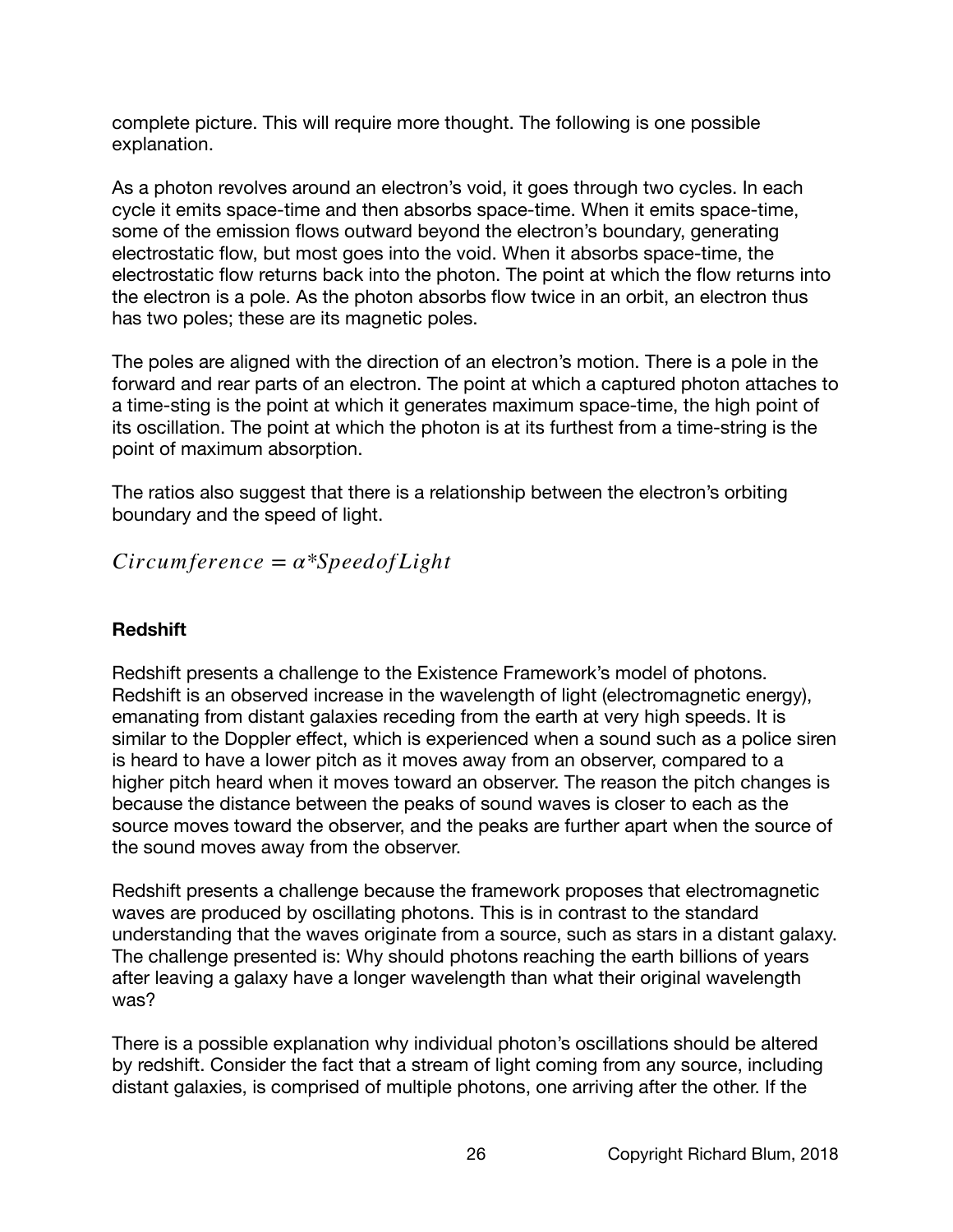framework's model is correct, each photon will be separated from other photons in the stream by one wavelength. The photon ahead will be one wavelength in front, and the photon behind will be one wavelength behind.

Now consider what happens if the source galaxy is receding from the earth, either because of its motion or because more space is being created due to inflation of space. The distance between photons will increase. But will this cause the wavelengths to also increase? It will if the photons' frequencies synch up with one another. What would cause photons' frequencies to synchronize?

Synchronization might result from the photons' electromagnetic waves (space-time) overlapping one another. Normally, photons' emerging space-time oscillates in unison; space-time emerges from voids and then recedes back into voids. The point at which a wave from a photon enters an adjacent photon's void is the same point in time at which the wave begins to recede back into its voids. But if the distance between photons increases, it will take longer for a photon's wave to reach its adjacent photon's void. Thus it wavelength will increase and its frequency will decrease. The photon's oscillations synchronize and redshift is produced.

# **Structure of Space-Time**

Space-time is comprised of networks of time-strings. Time-strings form networks by connecting with one another at junction points referred to as space-points. Multiple time-strings can attach to a single space-point.

Existence flows into and out from a space-point. From some of the attached timestrings, existence flows into a space-point, and through other attached time-strings existence flows out.

Time is the flow of existence through a time-string. Time flows in only one direction in a time-string, from the past, to the present, and into the future.

A space-matrix is comprised of a group of space-points linked together by connected time-strings. A single new existence particle attaching to the beginning of a time-string can maintain the existence of an entire space-matrix.

Space can move through space. The movement of a space-matrix is accomplished by outer time-strings disconnecting from a space-point of another matrix and attaching to a space-point of an adjacent matrix.

When a particle such as an electron or proton moves, its surrounding space-matrix moves with it.

The universe is comprised of an innumerable number of space-matrices.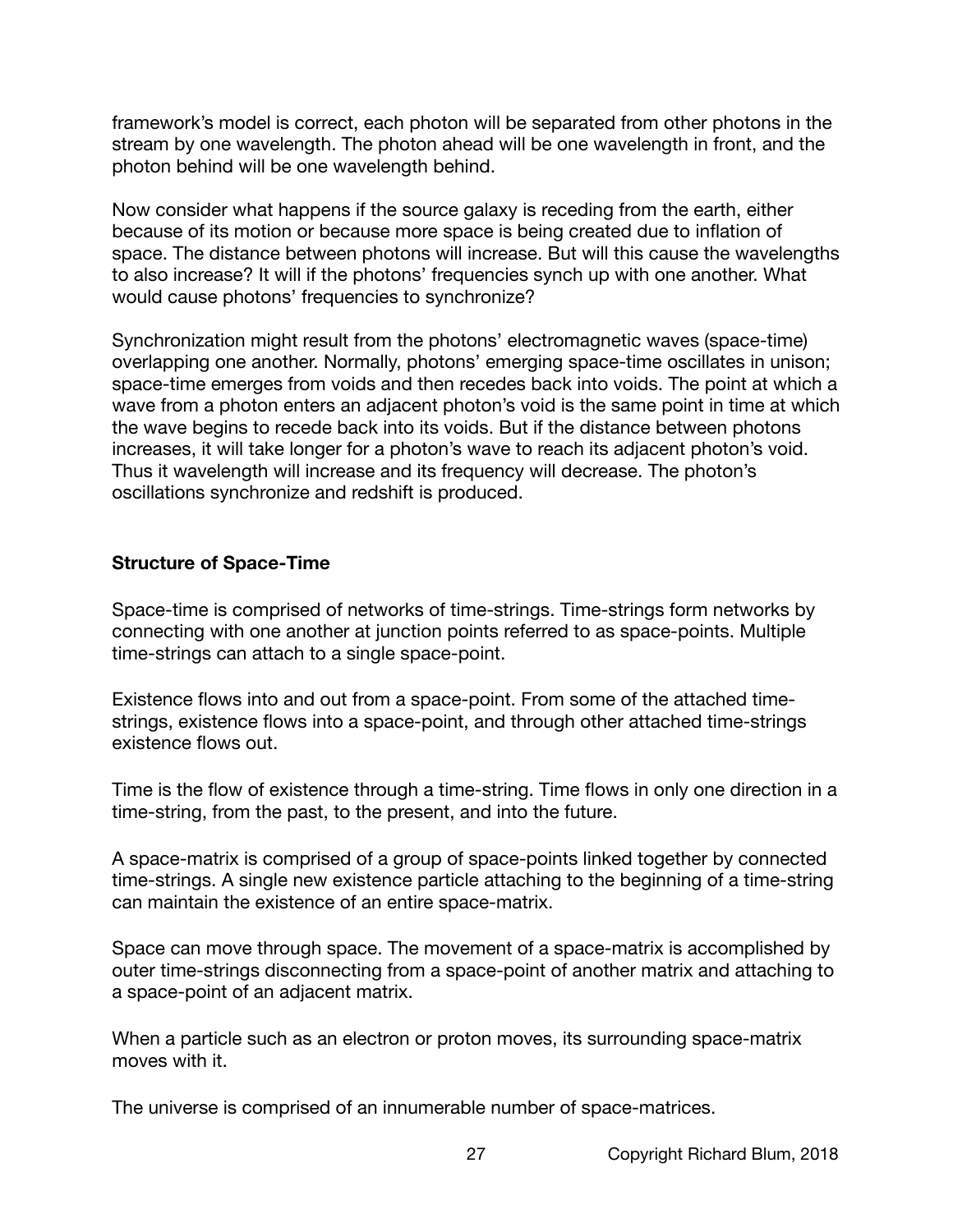## **Mass, Inertia, and Acceleration**

Mass is inertia—the resistance to motion when a force is applied. When there is no force applied to an object, the object and its surrounding space-time move in unison as one compete system. This is true for large objects such as planets, stars, and even galaxies, but the process responsible for this effect occurs on a quantum level. As we have seen, according to the framework, a particle of mass is comprised of a void and a photon embedded within its highly compressed space-time. Additionally, a particle is connected to surrounding space-time flowing inward toward it. When there is no force, the particle and its connected surrounding space-time move as one unit through the space-time matrix.

When a force is applied, the situation changes. A force on a particle causes it to move against its own surrounding space-time. The links connecting the particle's compressed space-time to its surrounding flowing space-time must break free and then relink with the space-time residing in the direction of motion. Because it is the particle's highly compressed space-time that is delinking and relinking, as opposed to its surrounding less compressed space-time, the process is more complex and slower. In a sense, a particle must move against the space-time flowing into it; it must move against its own gravitational force (gravity and acceleration are equivalent). This more complex delinking and linking process is observed as inertia, the basis of mass.

Photons, on the other hand, do not experience inertia, as they simply delink from one existence particle and and relinks to the next adjacent particle in a time-string.

#### **Black Hole Reinterpretation**

The Existence Framework reinterprets the dynamics of black holes. The concept of a black hole originates from Einstein's general relativity equations. At first, black holes were dismissed as being just a mathematical side effect, not a real physical phenomenon. This viewpoint persisted for several decades until observations indicated that they might actually exist. However, certain aspects of the equations remain troubling. One major problem is the equation's result that indicates that space-time warps infinitely inside of black holes. Infinite results always indicate something is wrong.

According to the Existence Framework, infinite space-time warping does not occur within a black hole; rather black holes actually consume space-time as well as all matter and energy that passes through its event horizon. There might be intense warping surrounding a black hole, but not within it. Space-time, and everything else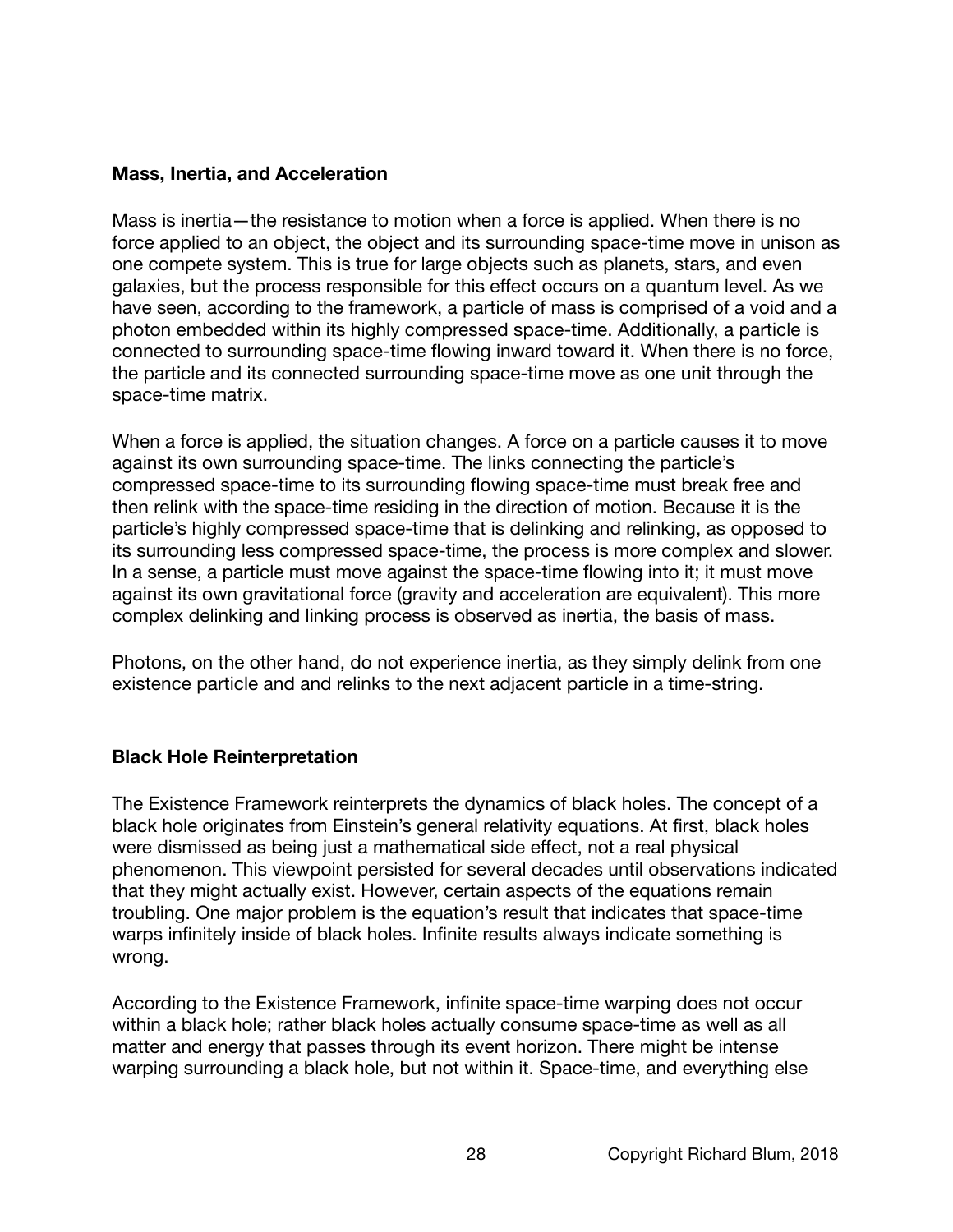vanishes inside of black holes. General relativity's result indicating infinite warping might actually reflect the vanishing of space-time.

Another theory regarding black holes concerns the conservation of information. That theory proposes that information is preserved on a black hole's event horizon. According to the framework, this would not occur, as all mass and energy entering a black hole is destroyed, and this would include all corresponding information. Thus it cannot be conserved.

# **Dark Matter and Dark Energy**

The Existence Framework also offers alternative explanations regarding dark matter and dark energy. These will be addressed in more detail in a future paper. Some of these issues are also addressed in my book, *The Architecture of the Universe.*

# **Alternative Frameworks: String Theory and Loop Quantum Gravity**

String Theory and Loop Quantum Gravity offer two alternative approaches to quantum gravity. Both approaches have achieved some degree of successes, but neither is considered complete. Interestingly, they each adhere to one but not all of the main principles upon which the Existence Framework was established.

For example, String Theory is based on the assumption that a unification between general relativity and quantum mechanics requires discovering the graviton, a particle which carries the force of gravity. The assumption is that whatever is responsible for gravity must reside on the same stratum as other particles which carry force, such as photons. But gravity is an attribute of space-time, and String Theory does not attempt to find an equivalence between space-time and matter-energy, and therefore does not adhere to the equivalence principle in the manner that the Existence Framework does. However, String Theory does adhere to the hierarchical principle by proposing that particles are comprised of something more fundamental—vibrating strings. It does not explain what comprises the strings.

On the other hand, Loop Quantum Gravity does adhere to the equivalence principle because it attempts to establish an equivalence between space-time, as described by general relativity, and quantum fields, as proposed in Quantum Field Theory. Quantum fields are more elementary than particles, because they comprise particles. Loop Quantum Gravity also adheres to the quantum principle; it proposes that space-time is comprised of discrete, quantum elements. However, it does not postulate that there is a more fundamental element of the universe, and thus it does not adhere to the hierarchical principle. I believe that neither theory has achieved the completeness sought because neither attempts to adhere to all of the principles, which history has shown is a requirement for a successful theory.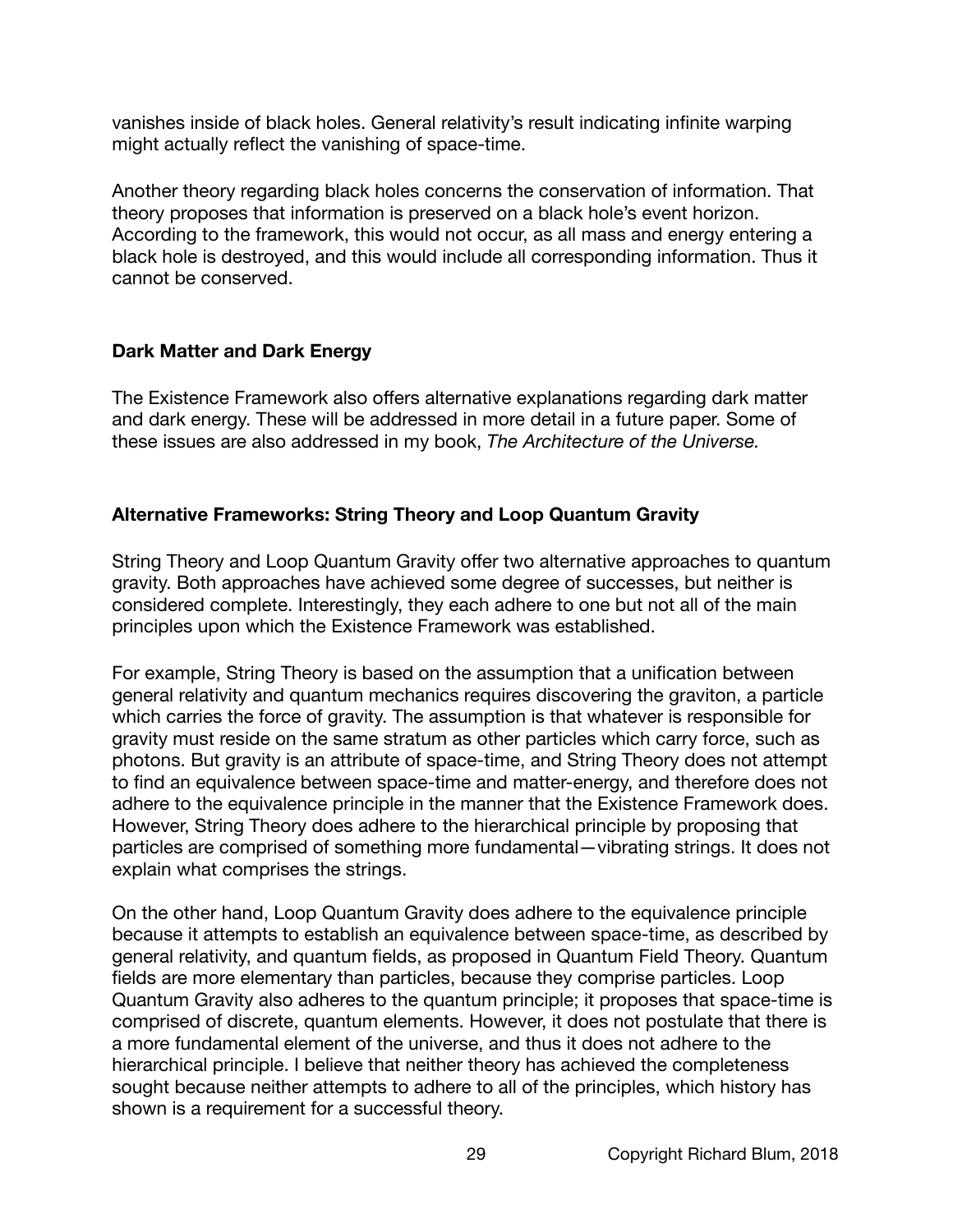Some physicists suggest that String Theory and Loop Quantum Gravity describe the same phenomena from different perspectives, and that a complete theory would emerge by somehow combining the two. I also believe that String Theory and Loop Quantum Gravity demonstrate promising results, because each presents a partial solution to a complete theory. In a sense, each could be considered a partial explanation of the Existence Framework.

For example, in String Theory the fundamental composition of particles is a single vibrating string. In the Existence Framework, particles are comprised of many vibrating time-strings inside of photons. The difference between the two theories is that in String Theory there is only one string comprising a particle, whereas in the Existence Framework there is a vast number of strings per particle. In both approaches, strings are many orders of magnitude smaller than the particles they comprise. In nature, when there are orders of magnitude of difference in size, it also follows that there are orders of magnitude of difference in the number of particles. For example, there is a vast difference in size between a mole ( a measurement of the number of molecules of a substance) and the size of a single molecule, and correspondingly a vast number of molecules (1023) are required to make a gram-mole. Therefore, it follows that there should be a vast number of strings required to form a particle. Therefore, String Theory's notion of a particle comprised of a single string does not fit with what is normally observed in nature, whereas the Existence Framework's theory of many strings per particle does. Perhaps String Theory's equations of a single string really represent a statistical average of a vast number of Existence Framework's time-strings.

Loop Quantum Gravity asserts that gravity is caused by variations in the volume of space regions, and that the linkage between different space volumes (regions) varies over time. The notion that regions of space can vary in volume is equivalent to the Existence Framework's notion that regions of space can vary in density; as the density varies so does its volume. This notion that the linkage between volumes can vary is equivalent to the Existence Framework's notion that space can flow through space through linkage.

Therefore, Loop Quantum Gravity and String Theory might represent subsets of the Existence Framework.

#### **The Final: Maximum Equivalence**

Why is it that the most important breakthroughs in theoretical physics have apparently resulted from establishing equivalencies between previously unrelated phenomena? Is it just a coincidence, or are there some fundamental attributes of the universe that favor equivalencies? This question is most relevant, as the Existence Framework is based upon the equivalence principle.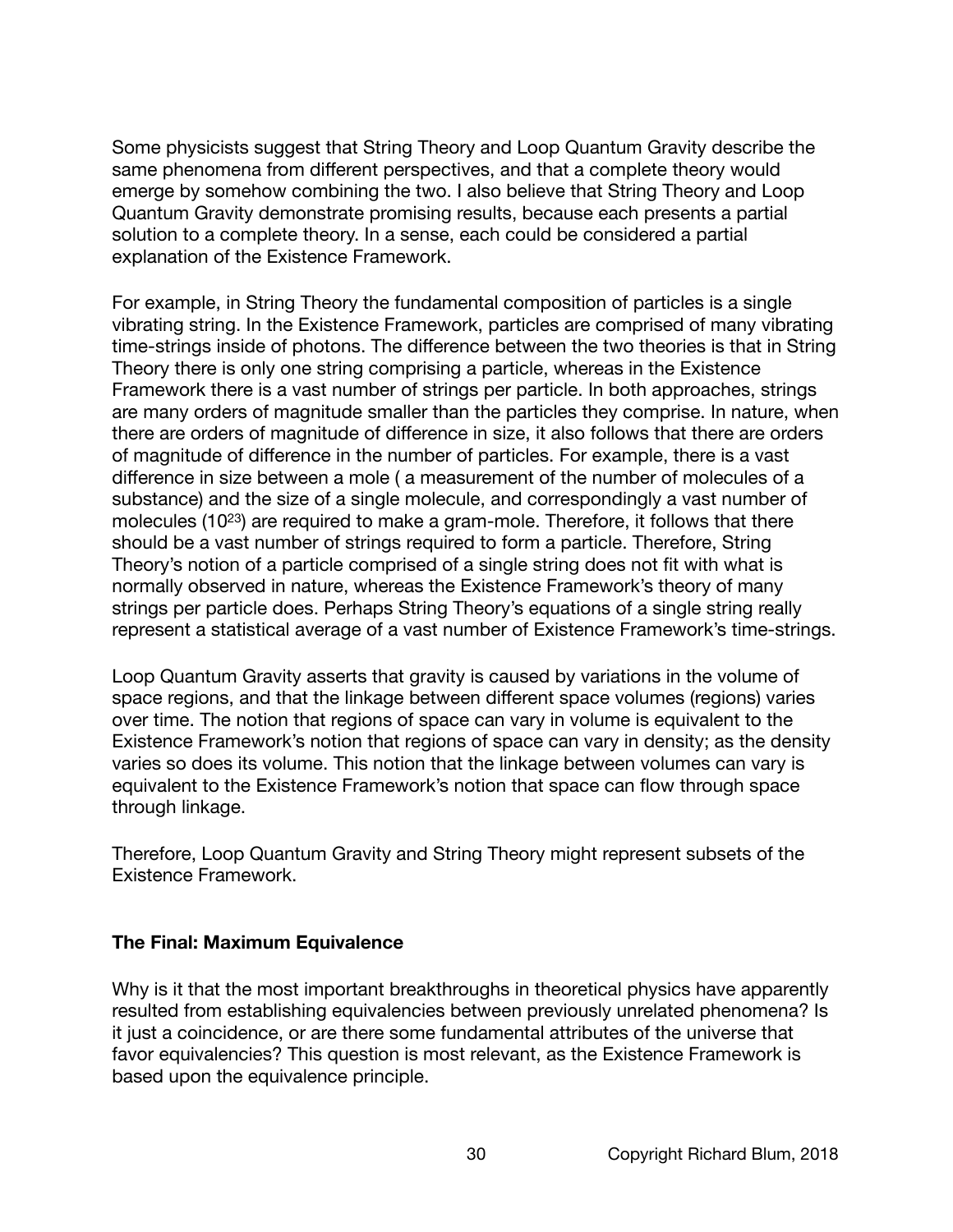What universal attribute might serve as the basis for equivalence? Might there be a state of maximum equivalence? Would a state of maximum equivalence be one in which nothing further could be unified? Perhaps the Existence Framework has already established a final equivalence: According to the framework, everything contained within the universe (time, space, energy, and matter) is comprised of existence particles; everything is ultimately made of the same substance. Is this a final equivalence? Perhaps, or perhaps not. In the framework there is a differentiation between existence and non-existence. Perhaps a final equivalence would be a state in which equivalence is established between existence and non-existence.

In what state would existence and non-existence be equivalent? Perhaps it is a state in which an equivalence is established between the universe and that which lies beyond it, or prior to it. If the universe springs out of non-existence, would such an equivalence reveal the dynamics that led to the Big Bang, the creation of the universe?

The concept of the Big Bang originally emerged when the equations of general relativity were applied to the moment when time equals zero, the beginning of time. At the time of the first moment, not only is time equal to zero, but the space of the universe also reduces to zero. At the beginning of time, the entire universe is reduced in size to a single point of infinite density, which is known as a singularity. In this state, not only are all of time and space equal to zero, but all of the universe's matter and energy are compressed into this single point smaller than an atom.

In the singularity, matter does not exist as we know it, and the different forces of nature are undifferentiated. Might there be a state of extreme singularity? Might there be a state in which everything that currently exists in the universe is merged in total unification? Might there be a state in which there is no differentiation, where only oneness prevails? If this state were to exist, would it not be a state of absolute equivalence?

In my book, *The Architecture of the Universe*, I consider a state of absolute equivalence. In this state, existence and non-existence are unified in oneness. It is a state in which equivalence is also established between infinity and absolute nothingness. Ultimately, I believe that it is an equivalence between the universe and God.

God, as I understand God, is a state of absolute oneness, absolute unification, devoid of any duality. God is Infinite Existence. God is absolute singularity. God is the infinite unification of everything. In this state there are no things; only oneness prevails. Everything that will ever potentially exist within the universe is part of the absolute unified oneness.

My understanding of God is based upon the cosmology of Meher Baba, a modern-day spiritual master. In his cosmology, Meher Baba describes the process of creation. Simply stated, the impulse that creates the universe is God's desire to become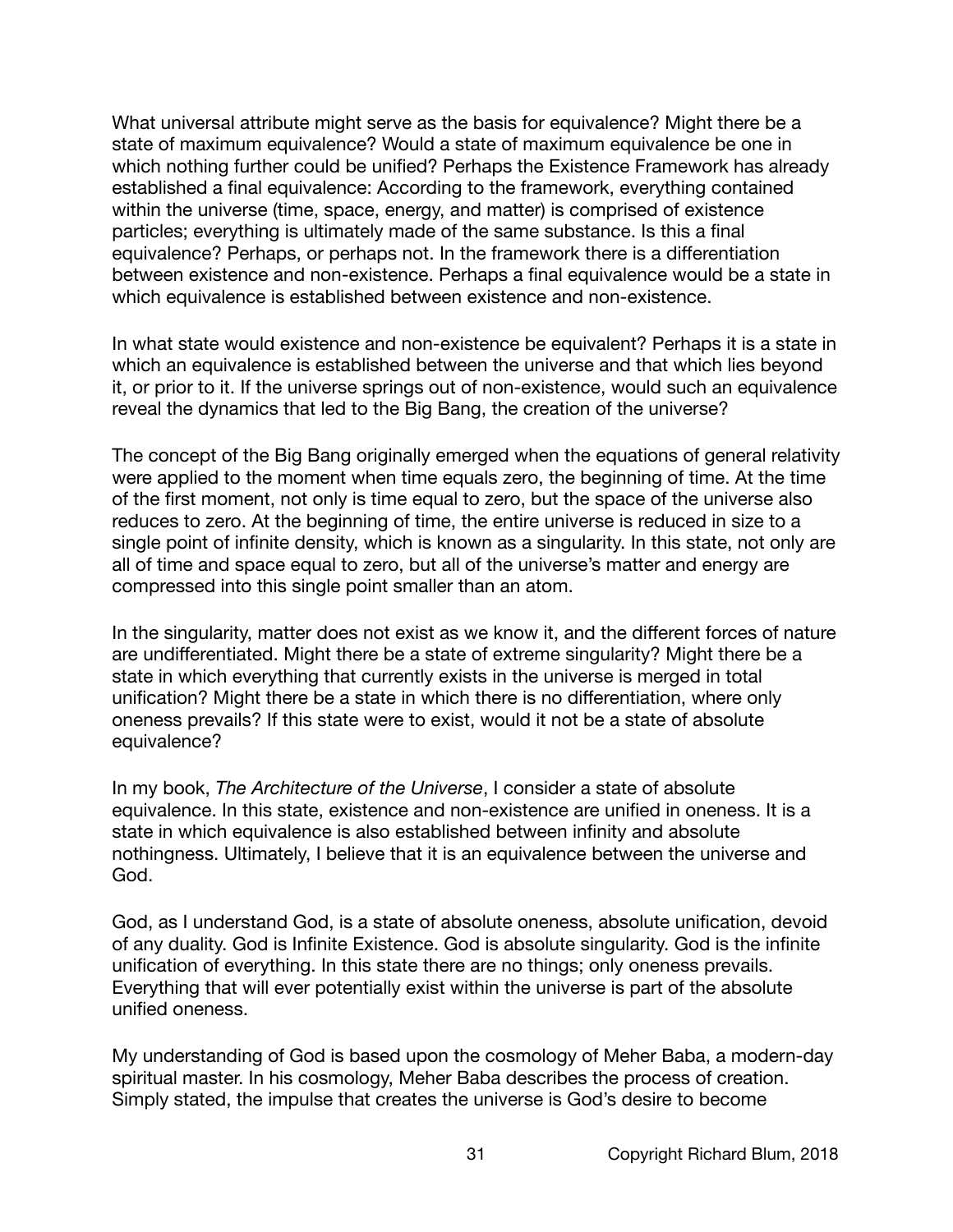conscious of himself. In order for Infinity (God) to know itself, it must contrast itself to what it is not. Because there are no other things to contrast itself to, God must conceive of and contrast itself to absolute nothingness, non-existence. As explained by Meher Baba, infinite existence conceives of absolute non-existence, and through that conception the universe springs into existence.

When God, the infinite, conceives of absolute nothingness, it endows nothingness with existence. In fact, it endows nothingness with all of the infinite's attributes, including the desire to know itself. In the second stage of the universe's creation, the creation process is replicated. Absolute nothingness attempts to know itself, and it replicates the process of contrasting itself to what it is not. Absolute nothingness contrasts itself to innumerable false (negative) nothings. As proposed in the Existence Framework, each of these negative nothings is an existence particle.

The Existence Framework proposes an additional replication of the original impulse, the process in which God contrasts its infinite existence to absolute non-existence, and it forms the framework's fundamental principle—existence from non-existence. In essence, the process of creation is replicated each moment of time. In a bonded-pair, one existence particle plays the role of Everything (existence) and the other plays the role of Nothingness (non-existence). Just as Everything bestows existence on Nothingness, an existing particle bestows existence on a non-existing particle. The existing particle vanishes while the non-existing particle enters existence. The process repeats with the now existing particle bestowing existence on the just vanished particle. This process repeats ad infinitum. As we have seen, the principle of existence from non-existence is replicated in time-strings forming space-time, and it also serves as the basis for gravity and electromagnetic energy.

According to Meher Baba, the universe evolves from the most simple state of unconscious existence to a state of full consciousness. Everything in the universe is attempting to consciously regain the state of the oneness of the original unity, in which there is no differentiation. Thus existence particles bond together to form moments of time. Moments connect to form strings of time. Strings of time connect to form space matrices. Space matrices connect to form the space of the universe. Space-time forms particles, particles unite to form atoms, atoms unite to form molecules, and molecules form the structures of life. There is a continuing attempt to create greater complexity in order to arrive at oneness.

If everything in the universe (time, space, energy, and matter) is built upon existence particles that emerged from the state of absolute unification (equivalence), and if the driving force of evolution is to regain that state of absolute unification (equivalence), then equivalence must be an intrinsic property of the universe. Therefore, because equivalence is intrinsic, it is but natural that the equivalence principle be fundamental, and that breakthroughs in physics derive from the establishment of equivalencies.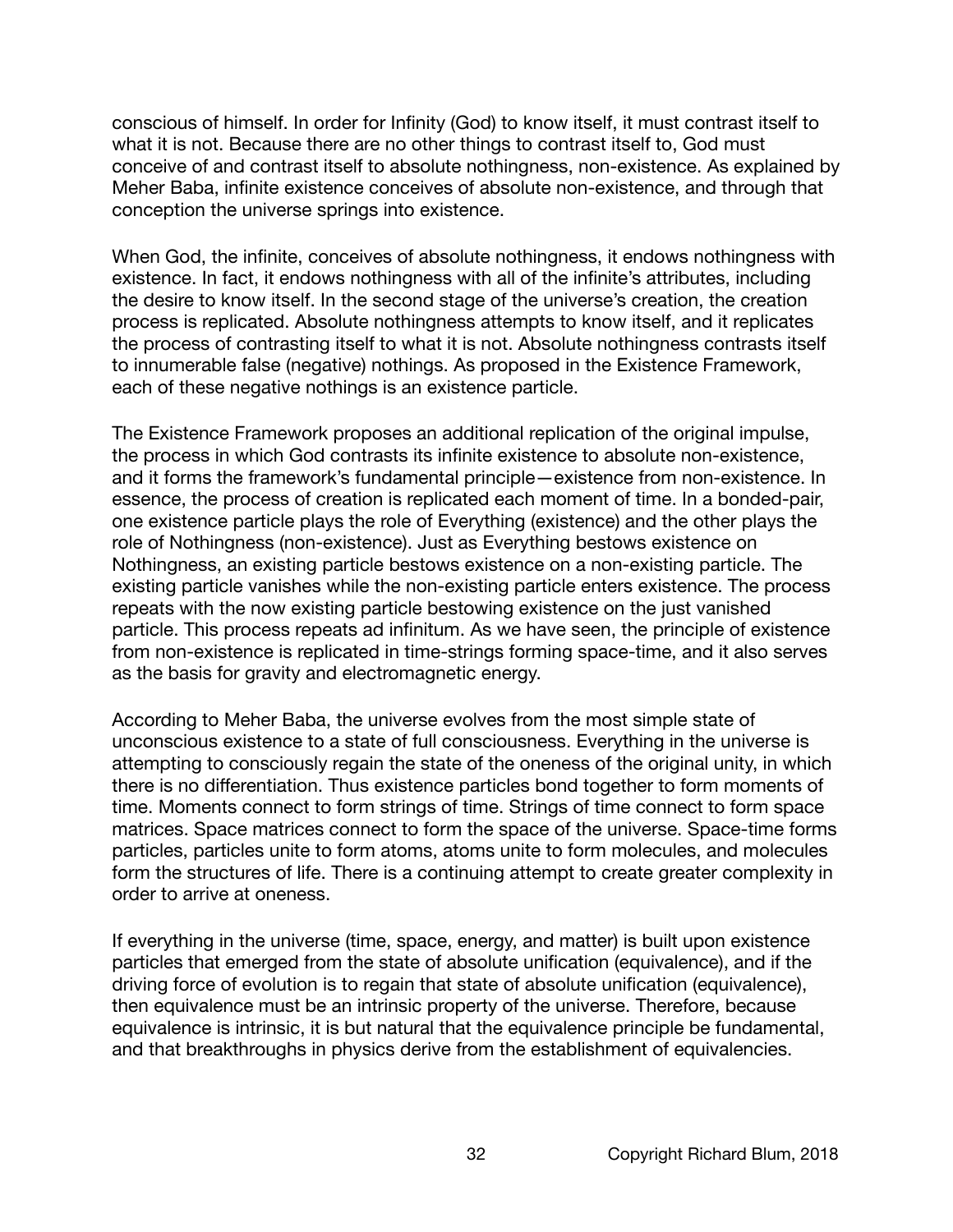Everything is evolving in order to reunite with the state of infinite equivalence; ultimately everything is equivalent. In the state of God, existence and non-existence are merged in absolute oneness. God is a state of absolute equivalence.

# **Appendix 1**

## **Time Dilation, Planck Length, and Planck Time**

As we have seen, time slows down in a gravitational field. What exactly does this mean?

When discussing time, it is important to distinguish between classical time and quantum time, or what I have been referring to as Planck time. Classical time is that which can be measured by a clock, be it a grandfather clock, a digital watch, or an atomic clock. On the other hand, quantum time (Planck time) as proposed by the Existence Framework results from the oscillations of existence particles. In standard physics, Planck time is only a mathematical constant, it does not have an underlying physical phenomenon associated with it. A question arises: Do time variations associated with gravitational fields only affect classical clocks, or do they also alter the passing of Planck moments?

General relativity does not address this question, as it focuses on classical-level time, which is continuous, not discrete, and has no quantum aspects. According to relativity, time is distorted because the space-of-time (the 4th dimension) is warped by matter, creating more time-space between events. Time is stretched. Therefore, the movement through time will be slower because more time-space must be traversed.

If the alternative perspective is considered, in which time is quantized, there are two possibilities as to what "more time-space between events" means. One possibility is that as time is stretched, Planck moments elapse relatively more slowly. The other possibility is that there are relatively more Planck moments within the stretched timespace; but Planck moments elapse at the same rate as within space, which is not stretched. Whether Planck moments elapse more slowly, or whether there are more Planck moments elapsing at the same rate, classical time will be observed from the outside as passing more slowly.

The Existence Framework assumes the second possibility: On the most quantum level Planck moments are always elapsing at a constant rate. They cannot be affected by alterations to space-time, because they are more fundamental than space-time, they are the building blocks of space-time.

Likewise, Planck length does not vary; the distance between existence particles is always constant. What changes is the number of particles, the density, with a region.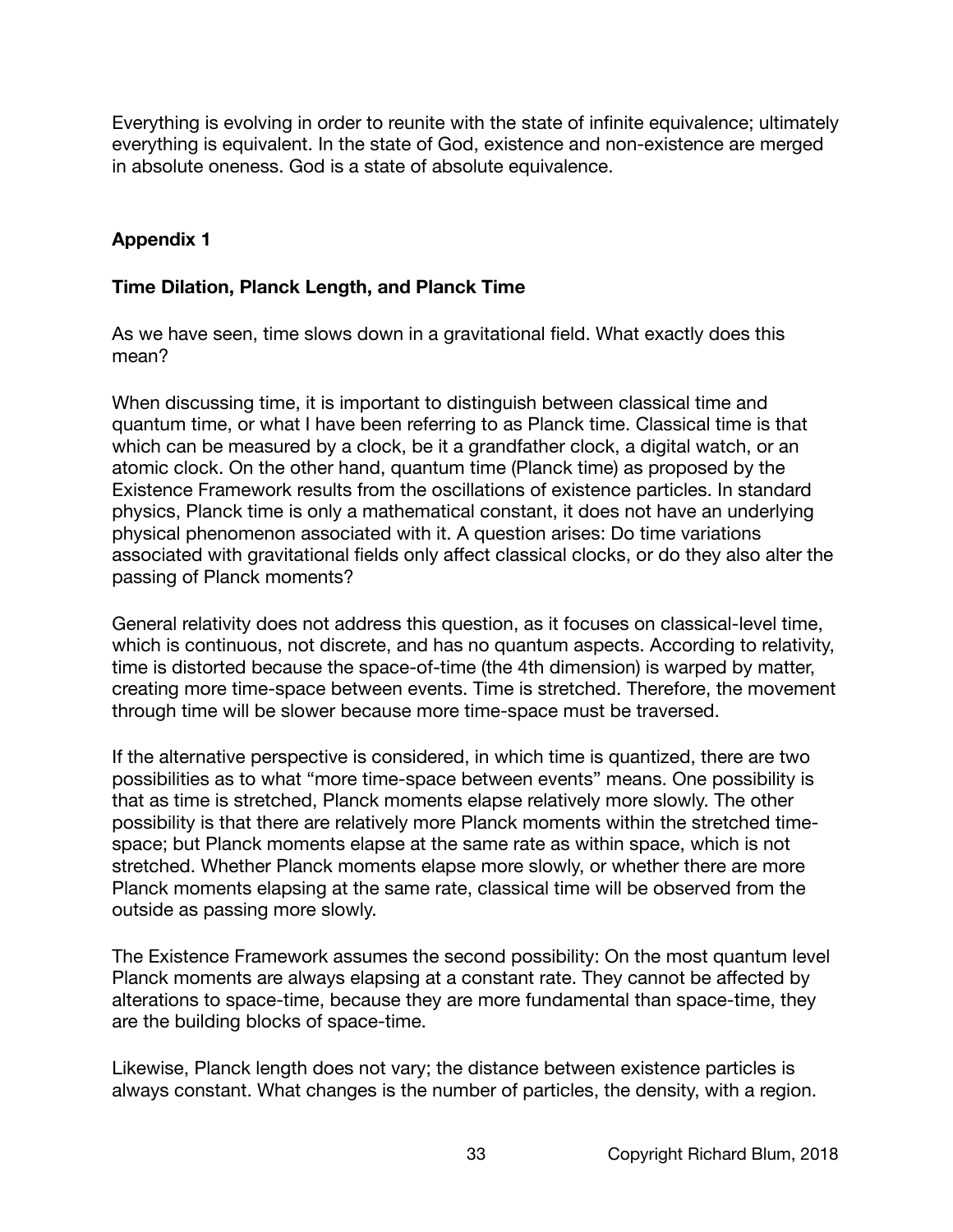There are however challenging consequences to this theory which might violate standard physics. In particular, it implies that the number of Planck moments in a second will vary according to whether the observation is performed within a gravitational field or outside of one. Likewise, the number of Planck lengths in a meter will vary. In standard physics, these Planck constants do not have meaning. However, if it were to be discovered that these assumptions are violations, it would represent a major challenge to the Existence Framework.

For example, consider an apparatus which emits a laser beam and then measures how long it takes that beam to traverse a given distance. Consider that there two are exact same apparatuses, one in space far removed from a source of gravity, and the other close to the source of gravity. Let's say the apparatus is 1 million units long and an observer in space sees that it takes a light beam 1 million units of time to travel that length.

Now consider the same apparatus is now set up near a large source of gravity. An observer inside the gravitational field will see the same results: It takes 1 million units of time for the light to traverse the 1 million units of length.

However, if an observer who is far off in space watches the beam which is close to the gravitational field, he will find that the beam takes longer to traverse the same distance than the one set up in outer space. Therefore, for him, time has slowed down within the gravitational field. If the clock is moved to the far away observer, it will be observed that the clock ran slower than the same clock in in the gravitational field. Clock on satellites have proven this to be true.

The Existence Framework's explanation is that there are more existence particles for a photon beam to traverse in the region in the gravitational field than far off in space. However, each observer measures the lengths to be the same. Therefore, there must be more existence particles within 1 million lengths when it is in a gravitational field, and fewer existence particles within the same 1 million lengths when removed from gravity. Therefore, the number of Planck units within a given length varies depending upon where it is located.

The problem is that Planck length and Planck time have specific sizes, and these are seemingly independent of location.

There are two possible solutions. Either the framework is correct and Planck length and Planck time remain constant, and what varies are measurements of lengths such as meters and feet, and measurements of time such as seconds and minutes. When time slows down, it is because there are more Planck moments to count in a second.

The other possibility is that a measurement of time, such as 1 second, always has exactly the same number of Planck moments, and that constant number is